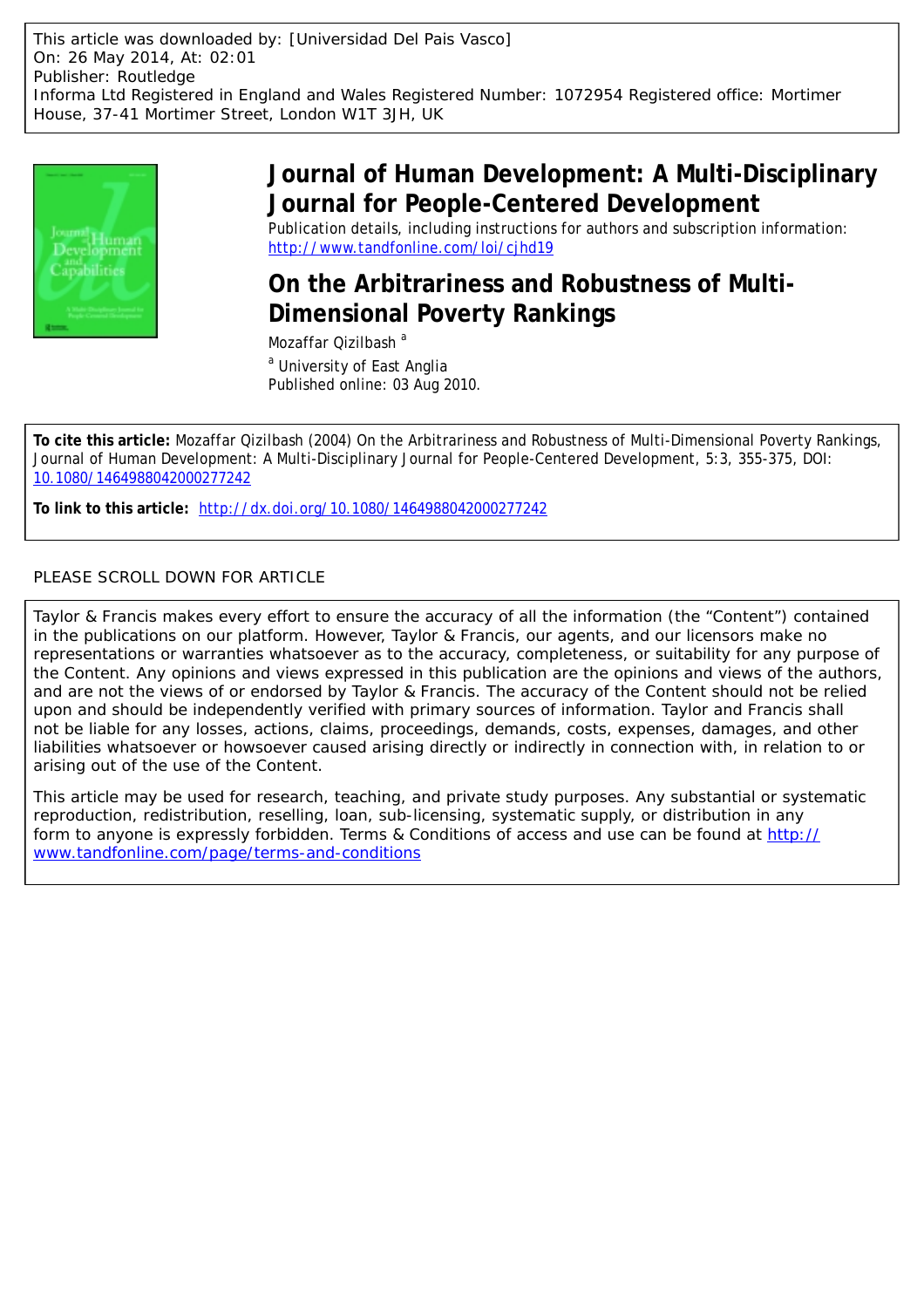*Journal of Human Development* Vol. 5, No. 3, November 2004



# On the Arbitrariness and Robustness of Multi-Dimensional Poverty Rankings

MOZAFFAR QIZILBASH

*Mozaffar Qizilbash is lecturer in economics at the University of East Anglia*

**Abstract** It is often argued that multi-dimensional measures of well-being and poverty — such as those based on the capability approach and related views — are *ad hoc*. Rankings based on them are not, for this reason, robust to changes in the selection of weights used. In this paper, it is argued that the extent of potential arbitrariness and the range of issues relating to robustness have been underestimated in this context. Several issues relating to both the identification of the poor and the use of dimension-specific data are distinguished. For illustrative purposes, these distinct issues are discussed in the context of the inter-provincial ranking of poverty in South Africa in 1995–1996. It turns out that this ranking is fairly robust, and that an important policy-relevant result involving a comparison between KwaZulu-Natal and the Free State in 'income'/'expenditure' and 'human' poverty rankings is reinforced rather than undermined by checking for robustness. Even when the rankings are not robust, the discussion suggests that they may inform policy debates.

**Key words:** Poverty, Measurement, Capability, South Africa, Economics, Income poverty, Human poverty

### **Introduction**

There is now a considerable and growing literature on multi-dimensional measures of poverty and well-being. The United Nations Development Programme's advocacy of the human development paradigm and the development of various measures in the *Human Development Reports* has contributed to the growth of this literature. The literature is both theoretical and empirical, and some of it is policy oriented. The policy relevance of multi-dimensionality relates, in part, to the genuine possibility that a unidimensional approach to the measurement of well-being and poverty — such as that involved in some of the income-focused or expenditure-focused poverty literature  $-$  is likely to underestimate the 'richness' or complexity of the nature of poverty, which needs to be addressed in any policy for

ISSN 1464-9888 print/ISSN 1469-9516 online/04/030355-21 © 2004 United Nations Development Programme DOI: 10.1080/1464988042000277242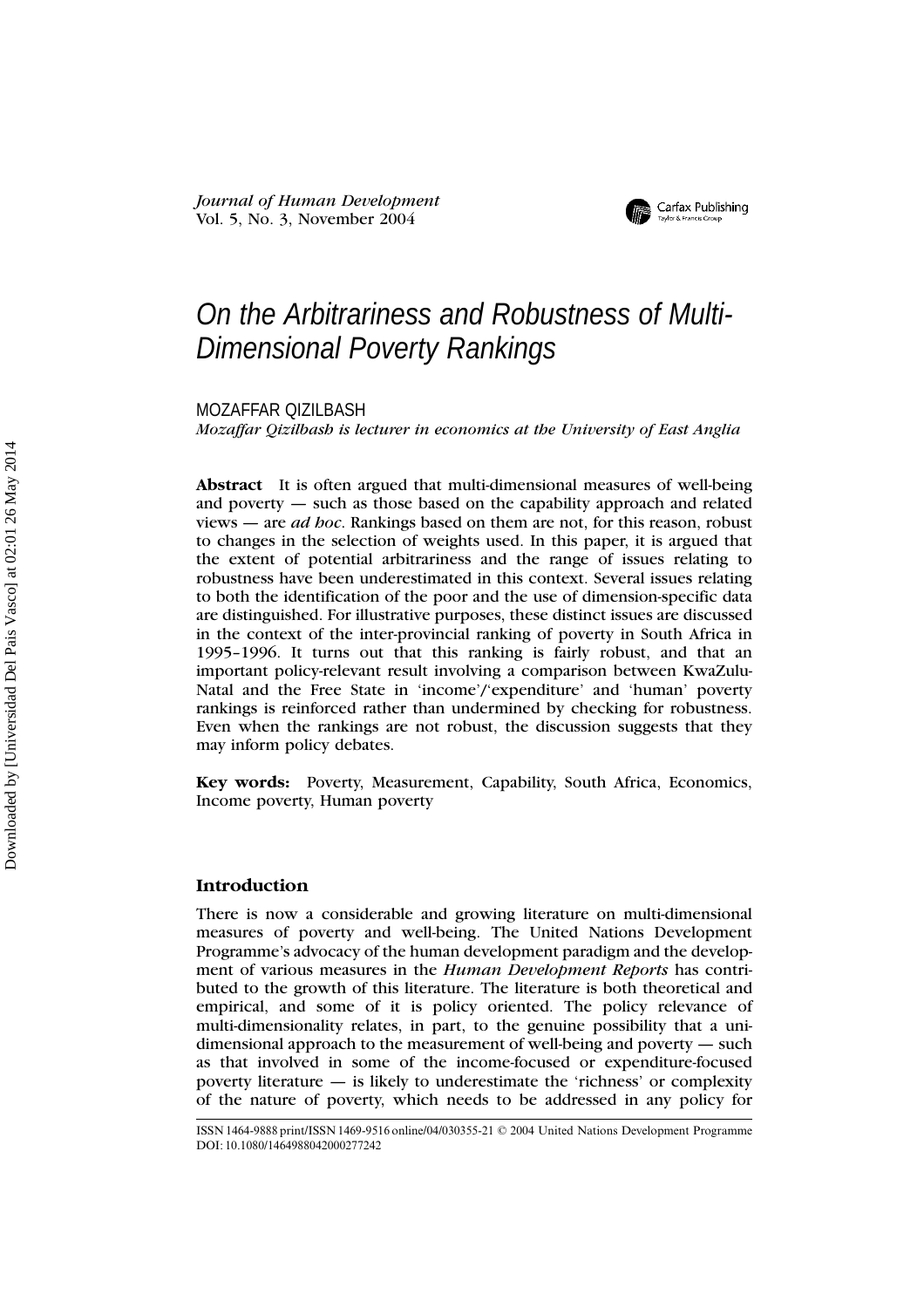poverty eradication. Furthermore, use of a multi-dimensional framework might actually alter the particular set of people who are identified as poor.

One response to arguments in favour of multi-dimensional approaches such as those that follow Amartya Sen's capability approach as well as related views of well-being — claims that, while multi-dimensional measures can be useful, they are usually *ad hoc*. Multi-dimensional measures typically involve some sort of weighting scheme or exercise to capture the relative importance of the different dimensions of poverty. Any ranking of countries or provinces that is based on such measures must then be highly sensitive to the specific weighting scheme adopted. There are various ways of responding to this challenge. Nonetheless, this issue is also relevant in the context of some unidimensional measures — such as those income-based or expenditure-based metrics that use a basket of commodities, or a set of 'basic needs', to establish the income or expenditure poverty line. It is argued, in this paper, that there are numerous issues aside from the specific issue of weighting that are relevant to the robustness of rankings based on multi-dimensional measures. In particular, there are issues relating to the choice of dimensions that are relevant, and to the choice of the 'bottom line' in terms of each dimension, in the analysis of poverty. These need to be distinguished from issues relating to the weighting of dimensions if robustness is to be seriously examined in the multi-dimensional context.

I address some of the relevant issues in relation to two approaches to multi-dimensional poverty ranking: the Borda score and a family of measures developed by Sudhir Anand and Amartya Sen (the 'Anand–Sen family of measures', for short) in their work for the United Nations Development Programme (UNDP). The UNDP's human poverty index (HPI) is a member of this family of indices. In addressing these issues, I use South African data from 1995–1996. These data have been the focus of much of the recent literature on South Africa. Some of this literature has focused on the interprovincial picture of poverty and the distribution of poverty eradication grants to the various provinces. In this paper, general points about arbitrariness and robustness are made. While these points are relevant to any country, they are illustrated in the case of South Africa. This case is of particular interest because a contrast between the pictures of poverty that emerge from the income-based or expenditure-based and multi-dimensional measures has emerged in previous work on South African data for 1995–1996. It is natural to ask whether this contrast remains when one addresses various issues about robustness and arbitrariness.

The paper is organized as follows: in the first section, the various distinct issues raised by multi-dimensionality are discussed and elucidated in various contexts. The following section introduces the Anand–Sen family of measures and alternative approaches to ranking are introduced. Arbitrariness and robustness with respect to the choice of dimensions and weighting are examined in the South African context in the third section, and in the fourth section issues relating to the choice of the 'bottom line' in each dimension are addressed. The following section relates the analysis to policy issues, and the final section concludes.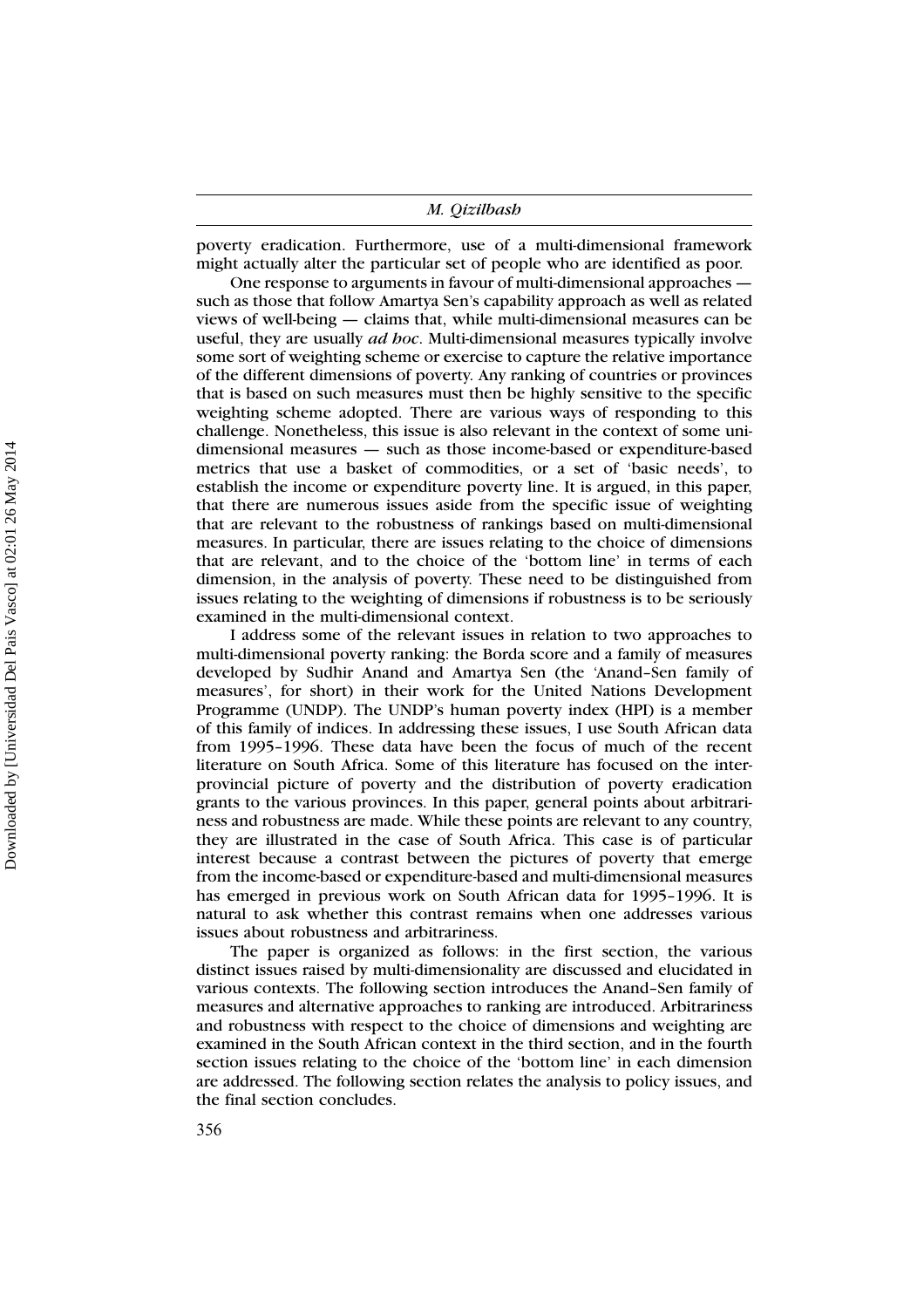## **Issues raised by the multi-dimensionality of poverty and well-being**

## *General issues*

There are numerous distinct issues relating to arbitrariness and robustness that are raised in the context of multi-dimensional measures of well-being and poverty. One can distinguish between issues that are dimension specific and those that relate to the variety of dimensions. Many issues that are dimension specific — such as how to define a 'bottom line' in some dimension of poverty — are closely related to those that arise in the income-based or expenditure-based uni-dimensional context.<sup>1</sup> Nevertheless, problems that arise because of the variety of dimensions involve formal and substantive issues that — while they may have been discussed in the context of income or expenditure poverty — often need to be dealt with in a more explicit manner in the multi-dimensional context.

To see how these problems arise in the context of poverty analysis it is worth considering the context in which multi-dimensional measures are being used. I distinguish two distinct contexts: (a) those involving *identification problems —* problems that relate primarily to the identification of the poor; and (b) those that arise when a particular group has been identified as poor or disadvantaged in some dimension. In either context, issues of arbitrariness and robustness can include those relating to: the weight attached to different dimensions of poverty; the weight given to the intensity or 'depth' of poverty in each dimension versus that given to the range of dimensions of poverty — its 'width'; the selection of dimensions of poverty; the choice of indicators used to proxy dimensions in any particular application; and the cut-offs used in each dimension or in the terms of any index that aggregates across dimensions or indicators.

In the cases of both the cut-offs used and the dimensions selected, there may be further issues about arbitrariness and robustness that can arise in attempts to address the vagueness or imprecision involved in poverty analysis. In this context, vagueness or fuzziness about the 'bottom line' in each dimension — sometimes called 'vertical vagueness' — can be distinguished from vagueness about the dimensions of well-being that are relevant to the poverty evaluation exercise — 'horizontal vagueness' (Qizilbash, 2003). In most exercises, where vertical vagueness is allowed for, there is some level of well-being above which a person is *definitely* not poor, and another below which the person is *definitely* poor. It can be argued that the way in which these levels are fixed is arbitrary. Issues relating to this potential arbitrariness have been raised and discussed in the fuzzy set theoretic poverty literature (Cerioli and Zani, 1990; Chiappero Martinetti, 1994, 1996, 2000; Cheli and Lemmi, 1995; Lelli, 2001).

Aside from these issues, there are other specific issues that relate to multi-dimensionality where the issue of arbitrariness is relevant. These issues can arise in different ways depending on whether or not one is focusing on identification problems. They are often hard to separate out in specific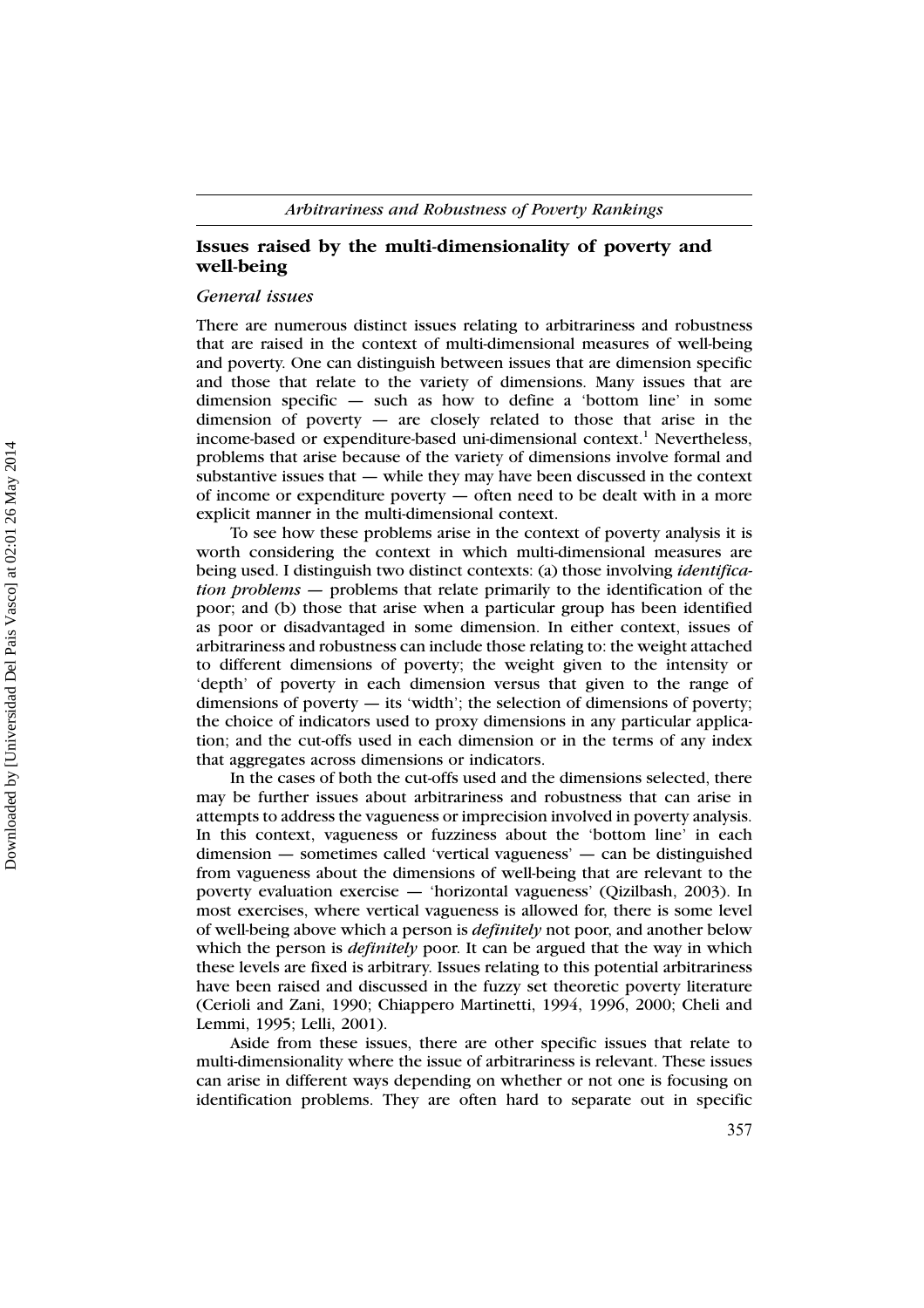|  | M. Qizilbash |
|--|--------------|
|--|--------------|

contexts. To illustrate the nature of these general issues, I now discuss a number of distinct ways in which these can arise in different contexts.

### *Identification problems*

Perhaps the most difficult issue raised by the multi-dimensionality of poverty relates to how to define or identify someone as poor, taking account of all the different dimensions of poverty and the various critical levels that might be selected. A growing literature that looks at the properties of multidimensional measures and rankings has begun to take on some of these issues explicitly (Tsui, 1997; Bourguignon and Chakravarty, 2002, 2003; Atkinson, 2003; *inter alia*).<sup>2</sup> There are numerous approaches to dealing with this identification problem. Some take it that some individual (or household) is poor if he/she (or it) is poor in *any* dimension of poverty (Brandolini and d'Alessio, 2001; Bourguignon and Chakravarty, 2003; *inter alia*).<sup>3</sup> An alternative solution to this problem would identify an individual (or household) as poor if he/she (or it) is poor in terms of *all* the specified dimensions.

Yet another possibility is to classify people (households) as poor if they are poor in terms of some overall index or average of indices relating to poverty (for example, Klasen, 1997, 2000). In this last case, a further 'bottom line' is usually specified in terms of the average, or relevant overall index used. In Stephan Klasen's application of the capability approach — which sees poverty in terms of an inability to achieve certain crucially important functionings, or 'basic capability failure' (Sen, 1993, 1999) — to the South African context (Klasen, 2000), two such 'bottom lines' are specified. One uses the bottom quintile in terms of his deprivation measure, which involves an unweighted average of various indices — while the other uses the bottom 40% in terms of that measure. In Klasen's application there is also the standard problem of the choice of weights that are assigned to specific dimensions if an overall index or average is used. However, this problem is quite distinct from both those involved in defining the bottom line in terms of each dimension and in defining the bottom line in terms of the average of indices (weighted or non-weighted).

In most applications of multi-dimensional approaches to identification problems, some of the relevant issues relating to arbitrariness and robustness are discussed, while others are not. For example, in Klasen's work while the issue of the relative weight given to different dimensions is discussed, the relative weight given to 'width' as opposed to 'depth', which is relevant, is not addressed. Similarly, while most of the issues that are relevant to identification and weighting are clearly distinguished by Bourguignon and Chakravarty (2003), the issue of vagueness is not addressed. Furthermore, it is only rarely the case that *theoretical* arguments are presented in favour of the actual approach that is taken in response to issues raised by identification problems in the multi-dimensional context. So, for example, Klasen uses an average of deprivation indices without much justification for the use of an averaging approach.<sup>4</sup>

The selection of dimensions is also clearly relevant to identification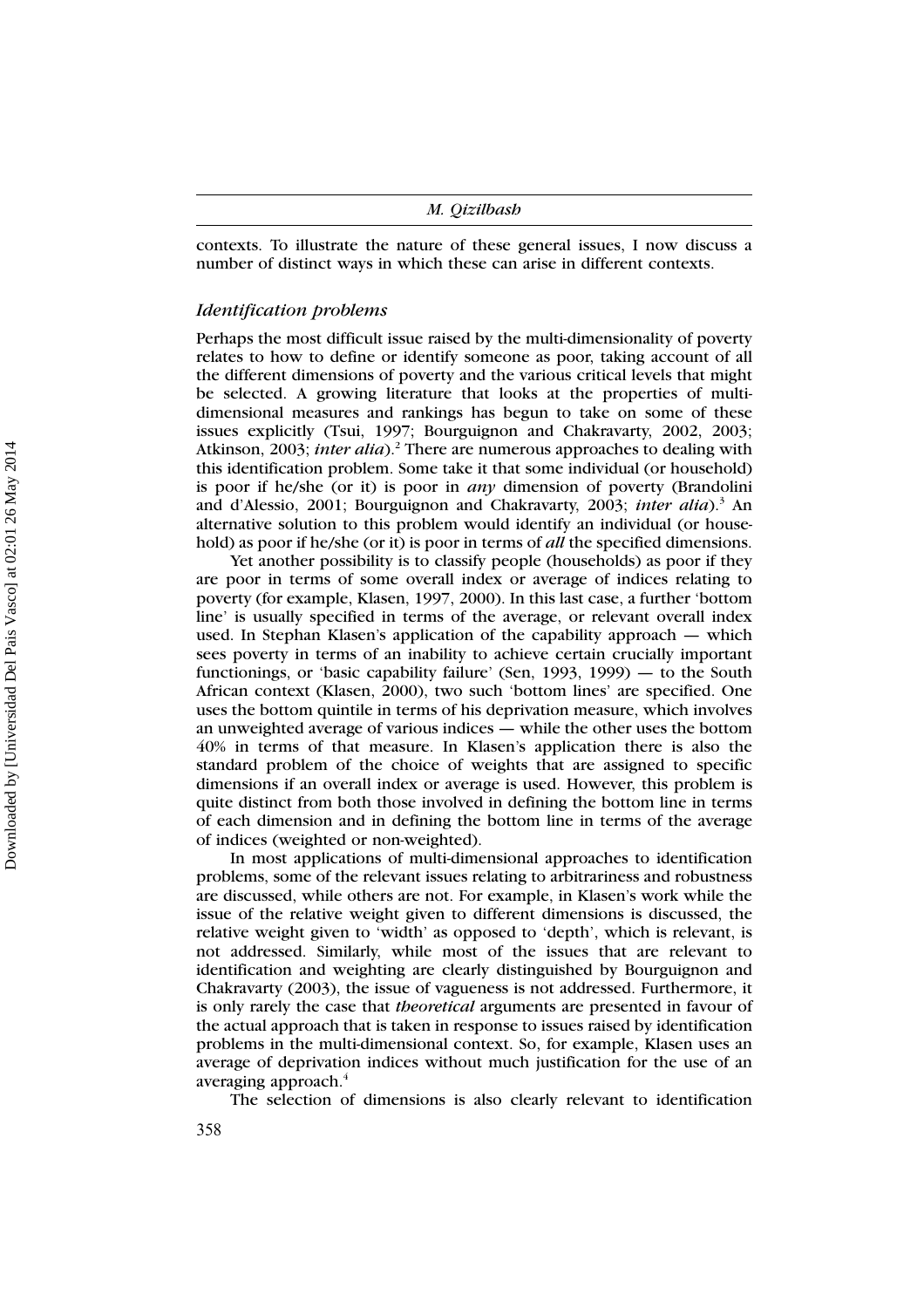problems. In most applications of the capability or basic needs frameworks, some fairly uncontroversial dimensions of well-being are selected. So, for example, in his application of the capability approach, Klasen invokes aspects of the quality of life, such as health, education, and so on. He uses data on people's perceptions or evaluations to justify the choice of dimensions selected (Klasen, 2000, p. 39). In justifying a more restricted set of dimensions for his 'core deprivation index' he refers to Sen's work, which provides the methodological grounding for his study. In the absence of such data or such a methodological base it is often not clear whether, or how, the approach taken to the choice of dimensions can be justified. It is certainly plausible to claim, in many cases, that the approach actually taken is *ad hoc*. In fact, often the best defence of the actual indicators selected relates purely to the limits of data availability.

#### *Other contexts*

While issues relating to identification problems are perhaps the most challenging ones raised by the literature on multi-dimensional poverty measurement, there are many contexts in which researchers, or policy-makers, are not trying, specifically, to *identify* the poor using a multi-dimensional approach. Problems of the sort just discussed can, nonetheless, arise in the context of data relating to how deprived people or households are in terms of particular dimensions. It is one such context of application — involving inter-provincial rankings — that I shall be concerned with in much of this paper. In this context, some group (such as those who are illiterate) has usually already been identified as deprived or poor in the specific dimension involved (such as education or knowledge). Indeed, in this context, often the only available published data are dimension-specific.<sup>5</sup> The central issue is about how to arrive at a more general judgement or measure of poverty on the basis of such data. It is this problem that is involved in constructing some multidimensional poverty measures — such as the UNDP's HPI. In this case too, issues about the choice of dimensions and the weights attached to the selected dimensions, as well as issues relating to 'width' and 'depth', and to horizontal and vertical vagueness, are relevant. So the broad range of issues is similar in the context of both identification problems and measures that use dimension-specific information.

## **The Anand–Sen family of measures and other approaches to ranking**

To investigate these issues further, I focus on the Anand–Sen family of measures and one alternative method of ranking — the Borda score ranking method. This family of measures is defined by Anand and Sen in their work on the HPI, even though it is not referred to as a family of measures.<sup>6</sup> Anand and Sen (United Nations Development Programme, 1997, p. 117) term each component index a 'shortfall', and each shortfall is indexed  $i$  so that  $S_i$  is the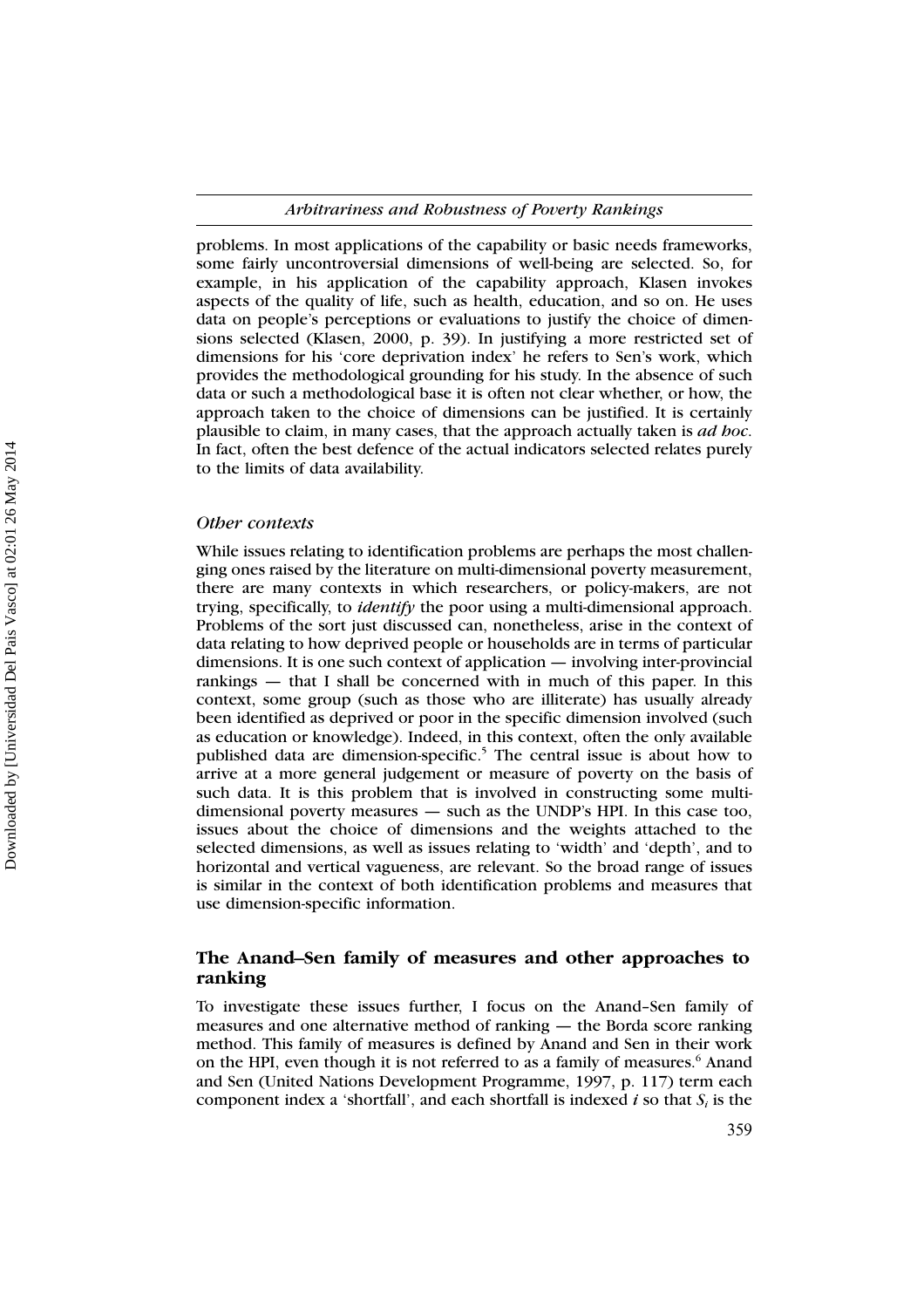shortfall in terms of component *i*, for *n* dimensions, so that  $i=1, 2, ..., n$ . The weights attached to these components are written *wi*. The Anand–Sen family of measures is a weighted average of power  $\alpha$  of these shortfalls. It is written  $S(\alpha)$ , where:

$$
S(\alpha) = \left\{ \left( \sum_{i=1}^{n} w_i S_i \right)^{\alpha} / \left( \sum_{i=1}^{n} w_i \right) \right\}^{1/\alpha}
$$
 (1)

The UNDP's HPI is a special case of this family of indices. In the HPI,  $n=3$ , equal weights are used and weights sum to  $1 -$  so that each dimension is given a weight of  $1/3$  — and the value of  $\alpha$  is set above 1. The motivation for setting the value of  $\alpha$  above 1 is to allow for the 'depth' of a shortfall in terms of each component index to be picked up. An increase in a component index at a higher level of deprivation in terms of that index will register more than at a lower level with  $\alpha > 1$ . The value of  $\alpha$  is actually set at 3 for HPI. If it had been set at 1, equation (1) would reduce to an arithmetic average. Many of the issues about arbitrariness that have already been discussed emerge in the use of this family of measures. Some of them can be easily separated out by looking at equation (1). They include specific aspects of this family of measures, such as the value of  $\alpha$ , the value of  $w_i$  for each dimension and the selection of relevant 'shortfalls' as well as the cutoffs used to define 'shortfalls' in each dimension.

One further worry that is sometimes expressed about measures like the Anand–Sen family of measures is that they involve 'cardinal information' information (in the poverty context) about the *levels* of shortfall in each dimension of poverty.<sup>7</sup> If there are consistent biases in the data, such measures might be misleading (Dasgupta, 1993, p. 109). So there is a case for looking at whether rankings based on this family of measures remain unaffected when some alternative method of ranking that does not use cardinal information is used. One popular alternative approach is the rank order method developed by the French mathematician Jean-Charles de Borda. This approach involves simply assigning a rank order score to each group (province, nation, etc.) being compared in terms of each component index. Adding up the rank order scores gives the 'Borda score'. Ranking groups according to this score gives the 'Borda ranking'. Unlike the Anand–Sen family of measures, this method relies exclusively on 'ordinal information' in the sense that it only uses rank order scores. As a consequence, consistent biases in the data on specific dimensions have no impact on the Borda score if they leave rank orders in those dimensions unchanged. Clearly there are weighting issues relating to, and criticisms of, the Borda ranking (Qizilbash, 1997). However, in this paper, the use of the Borda ranking is limited. The Borda method serves as an alternative approach to ranking that can be compared with that emerging from the Anand–Sen family of measures.

Given the problems posed by arbitrariness, as well as issues relating to weighing, one approach to addressing these issues is to rely only on judgements that are invariant to all the possible choices of critical levels, dimensions or weights, and so on, used. This is the 'intersection' or 'domin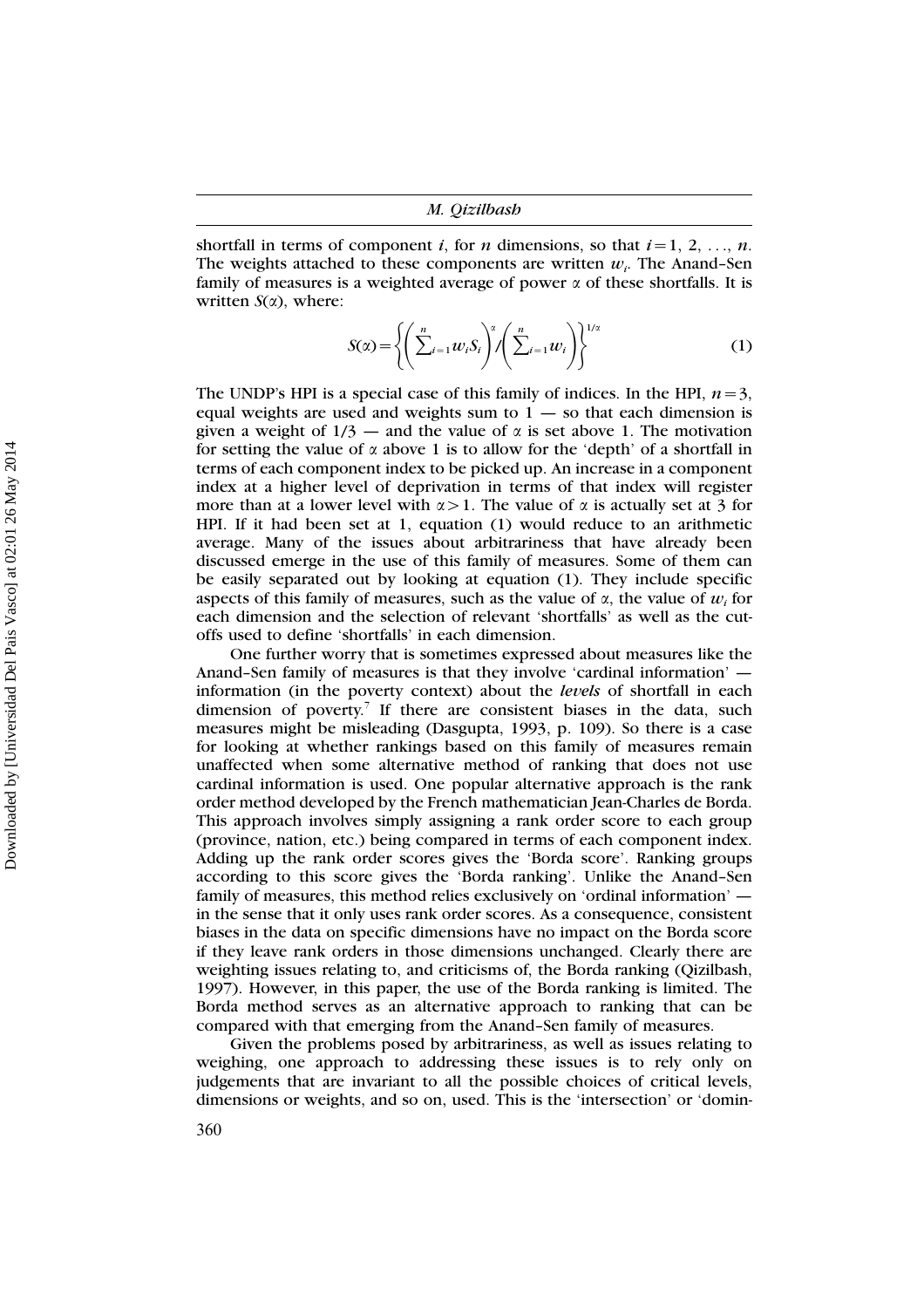ance' approach — associated with Amartya Sen (1992, pp. 47–49) — which has been very influential. While it has had considerable influence on the academic literature, this approach has had less impact on policy debates where specific weights and poverty lines are generally used.

## **Inter-provincial comparisons in South Africa: dimensions and weights**

In illustrating how issues relating to arbitrariness and robustness can be addressed, I focus on the inter-provincial ranking as regards poverty in South Africa in 1995–1996. Before embarking on the specific ranking exercises, it is worth mentioning some claims in the related literature. In an influential paper, Klasen (2000) has argued  $-$  using data for 1993  $-$  that there were more households living in capability poverty in KwaZulu-Natal than would emerge from an examination of income or expenditures alone. Qizilbash (2002) echoes this result using dimension specific data from the 1996 Census publications on the basis of an inter-provincial ranking using Borda's method: the multi-dimensional ranking based on a selection of quality of life indices gives a quite different ordering of the provinces as compared with the standard expenditure measure quoted in the Census publications. In particular, KwaZulu-Natal is among the worst three, while the Free State is among the three best in terms of the multi-dimensional ranking based on direct indices of the quality of life that relate to 'human' (rather than income or expenditure) poverty. This result suggests a quite different ranking of the South African provinces as regards 'human poverty' to that based on 'expenditure poverty', since the Free State is usually among the worst provinces in terms of expenditure poverty measures. The result can be seen in Table 1, where performance across the various provinces is presented for a range of indices. The expenditure index that Qizilbash (2002) uses is taken from Hirschowitz *et al*. (2000). It relates to the proportion of households in the worst-off category as regards household expenditures (i.e. households whose expenditure is between 0 and 600 Rands). This index can be criticized on the grounds that expenditures are not adjusted for household size. However, the result about the respective positions of the Free State and Kwazulu-Natal also emerges when expenditures are adjusted for household size (Leibbrandt and Woolard, 1999) and when the unit of accounting is the individual rather than the household (Ngwane *et al*., 2001) in the 1995 data. So, while the data in Table 1 are not adjusted for household size, there is nonetheless a significant difference in the pictures that emerge from examining expenditures as opposed to direct indices relating to poverty in  $1995-1996$ .<sup>8</sup> It might be argued that the result about the Free State is not robust to the choice of poverty line or the specific expenditure poverty measure used. It turns out that the relative position of the Free State and KwaZulu-Natal does indeed depend on the specific poverty line selected when using 1993 data (Leibbrandt and Woolard, 1999, p. 48). However, as regards the 1995 data, Murray Leibbrandt and Ingrid Woolard conclude that ''KwaZulu-Natal has the third lowest incidence of poverty'' for the Foster, Greer and Thorbecke class of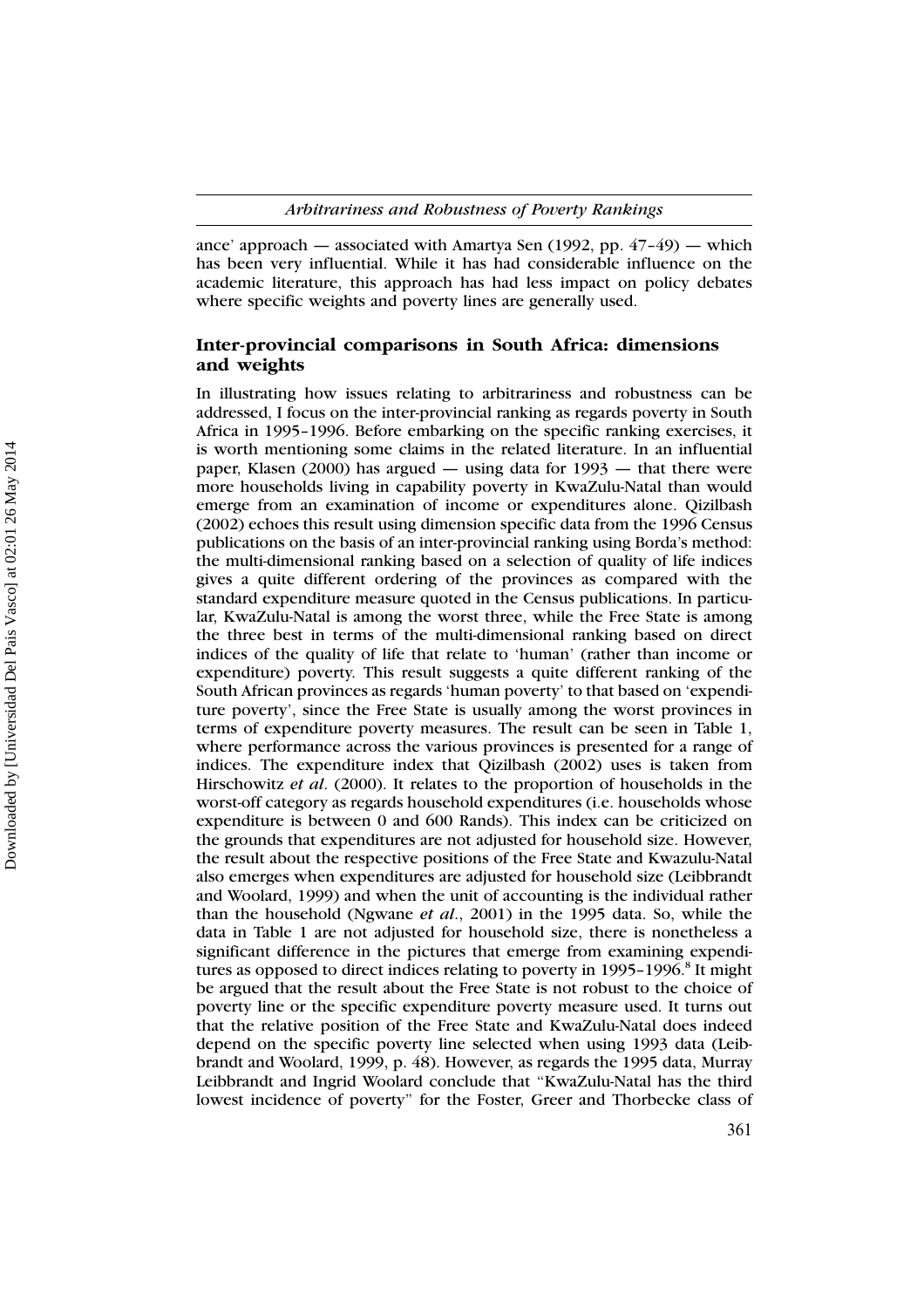|                                                                                  | M. Qizilbash |       |         |                        |       |         |         |       |       |        |  |  |  |  |
|----------------------------------------------------------------------------------|--------------|-------|---------|------------------------|-------|---------|---------|-------|-------|--------|--|--|--|--|
| Table 1. Headcount indices of poverty in various dimensions in South Africa 1996 |              |       |         |                        |       |         |         |       |       |        |  |  |  |  |
|                                                                                  | Eastern      | Free  |         | KwaZulu-Mpuma-Northern | North | Western | South   |       |       |        |  |  |  |  |
| Indicator                                                                        | Cape         | State | Gauteng | Natal                  | langa | Cape    | Limpopo | West  | Cape  | Africa |  |  |  |  |
| X                                                                                | 33.50        | 39.10 | 6.30    | 13.30                  | 13.40 | 22.00   | 15.80   | 20.00 | 5.20  | 16.60  |  |  |  |  |
| E(1)                                                                             | 20.93        | 16.13 | 9.47    | 22.91                  | 29.45 | 21.69   | 36.87   | 22.66 | 6.75  | 19.33  |  |  |  |  |
| U                                                                                | 48.55        | 29.96 | 28.21   | 39.11                  | 32.91 | 28.53   | 46.04   | 37.95 | 17.87 | 33.89  |  |  |  |  |
| C                                                                                | 38.05        | 9.27  | 0.93    | 29.72                  | 26.00 | 18.54   | 63.65   | 20.73 | 4.54  | 23.05  |  |  |  |  |
| W(1)                                                                             | 41.02        | 0.89  | 0.11    | 24.65                  | 5.73  | 3.23    | 11.35   | 1.84  | 0.58  | 12.54  |  |  |  |  |
| R(1)                                                                             | 22.03        | 5.68  | 2.59    | 11.49                  | 8.99  | 4.40    | 17.58   | 7.20  | 2.12  | 9.70   |  |  |  |  |
| P(1)                                                                             | 45.25        | 11.59 | 3.97    | 19.97                  | 14.59 | 12.22   | 30.67   | 19.36 | 2.99  | 18.39  |  |  |  |  |
| D                                                                                | 52.75        | 36.83 | 25.07   | 43.96                  | 34.21 | 19.10   | 37.29   | 29.65 | 17.85 | 34.81  |  |  |  |  |
| L                                                                                | 28.54        | 34.94 | 17.02   | 40.23                  | 31.74 | 20.93   | 37.56   | 48.27 | 5.78  | 28.75  |  |  |  |  |
| н                                                                                | 45.14        | 14.09 | 2.56    | 36.51                  | 31.07 | 31.50   | 64.96   | 29.54 | 8.83  | 27.88  |  |  |  |  |
| T                                                                                | 29.14        | 8.83  | 2.48    | 15.21                  | 8.69  | 10.69   | 21.21   | 6.41  | 5.39  | 12.41  |  |  |  |  |

*Key*: X, the proportion of households with expenditure of 0–600 Rands (%); E(1), the proportion of adults over the age of 20 years with no schooling  $(\%)$ ; U, the unemployment rate  $(\%)$ ; C, the proportion of households that use wood for cooking (%); W(1), the proportion of households that gain access to water from a river, dam, spring or stream  $(\%)$ ; R(1), the proportion of households with no rubbish disposal (%); P(1), the proportion of households with no access to a telephone (%); D, the proportion of the population that is either living in informal dwellings, traditional dwellings, caravans, tents or homeless (%); L, the proportion of households that use candles for lighting (%); H, the proportion of households that use wood for heating (%); T, the proportion of households with no toilet (%).

*Sources*: Statistics South Africa (1998, 2000, p. 63). (All unspecified or unstated categories have been excluded.)

poverty indices (Leibbrandt and Woolard, 1999, p. 52) — with only the Western Cape and Gauteng having a lower incidence — and that this result does not depend on the specific poverty line or measure used. So one must conclude that in 1995 expenditure poverty was higher in the Free State than in KwaZulu-Natal, and that this result is robust. Qizilbash's result thus suggests that the expenditure and human poverty pictures are quite different. However, this result emerges from a specific choice of indices and one particular method of ranking — the Borda score method. How robust is this result about the relative position of the Free State and KwaZulu-Natal in human and expenditure poverty rankings?

To pursue this question, I focus on indices that are listed in the publications that emerged from the 1996 South African Census. They relate to some of the standard dimensions invoked in multi-dimensional poverty measures. If the selection of indices appears arbitrary, it is worth noting that the use of some of these indices can be justified on the grounds that they relate to dimensions that are either prioritized, or identified as, components of a minimally adequate life by South Africans themselves (Klasen, 2000; Clark, 2002; Clark and Qizilbash, 2002). Some of the indices can also be justified using Sen's capability approach and other accounts of well-being. Related indices were used in Stephan Klasen's attempt to apply the capability approach to the South African context. Inevitably, since the same data are being used, some of these indices were also used by Qizilbash (2002). We would thus expect the contrast between human and expenditure poverty to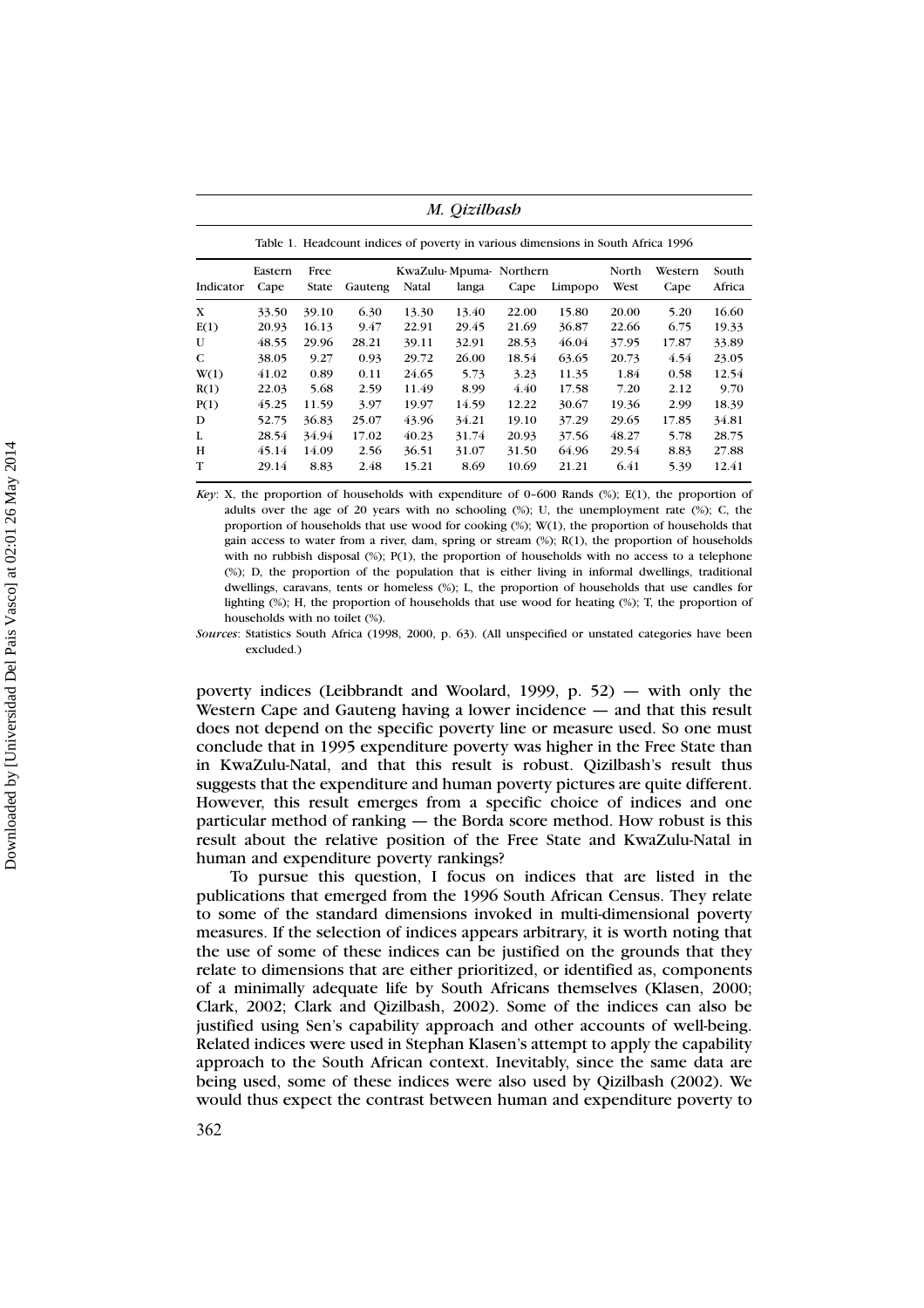emerge for some combination of these indices. Qizilbash's result can then be checked for robustness by changing the indices, weights, cut-offs and so on that are used. If it persists when we address all the various issues relating to arbitrariness, we can conclude that the result is robust.<sup>9</sup>

The initial set of selected dimensions is kept fairly broad to allow for sensitivity analysis. It includes employment, health, access to clean water, shelter, knowledge, energy use, and participation in the life of the community. Some of these (such as knowledge) relate primarily to what are thought of as the constitutive elements of well-being, while others (such as energy use) relate mostly to the requirements of a good life.<sup>10</sup> As regards the 'bottom line' in terms of these dimensions, I make fairly arbitrary judgements in this section, and allow for different bottom lines in the next section. Specific indices need to be selected to proxy for these dimensions. In each case the chosen index is an imperfect proxy for the relevant dimension. The choice of index is constrained, as always, by the available data. So in the case of employment, the relevant index used is the rate of unemployment. In the case of water access, it is the proportion of the households whose access to water is from a dam, river, stream or spring. In the case of knowledge, the component index is the proportion of individuals older than 20 years of age with no schooling at all. In the case of health, there was no useful index in the Census publications, and an index relating to sanitation is used. This relates to the nature of a household's refuse removal, or lack of such removal. The index used is the proportion of households without any refuse removal at all. In the case of shelter, the relevant index was the proportion of households living in traditional dwellings, informal housing (shacks, etc.), caravans and tents, as well as the homeless. An indicator relating to the energy used for cooking is also included: the proportion of households that use wood for cooking. Finally, an index relating to engagement in social existence is included: the proportion of households with no access to a telephone. This indicator might be justified in terms of considerations relating to 'social exclusion'. It is related to, and a proxy for, the inability to participate in the life of the community. Of course, some might doubt that this indicator relates to 'basic capabilities' at all. Our intuitions about it might well be 'fuzzy', so that there is 'horizontal vagueness' about whether it really is 'basic' or not.

Each of these indices can be criticized and alternatives might be suggested. For example, access to a telephone might be regarded as a weak indicator for the ability to participate in the life of the community. Equally in some cases, such as sanitation, it might be argued that the index chosen is less good than an alternative that is available. It might be argued, for example, that the nature or absence of toilet facilities is a better index than the nature or absence of rubbish disposal. To address these worries, I check whether the choice of these indices matters. In Table 1, values for these indices are presented for each of the South African provinces as well as for the whole of South Africa. It is worth noting that the selected indices are close, but not identical, to those used by Qizilbash (2002). In that study, a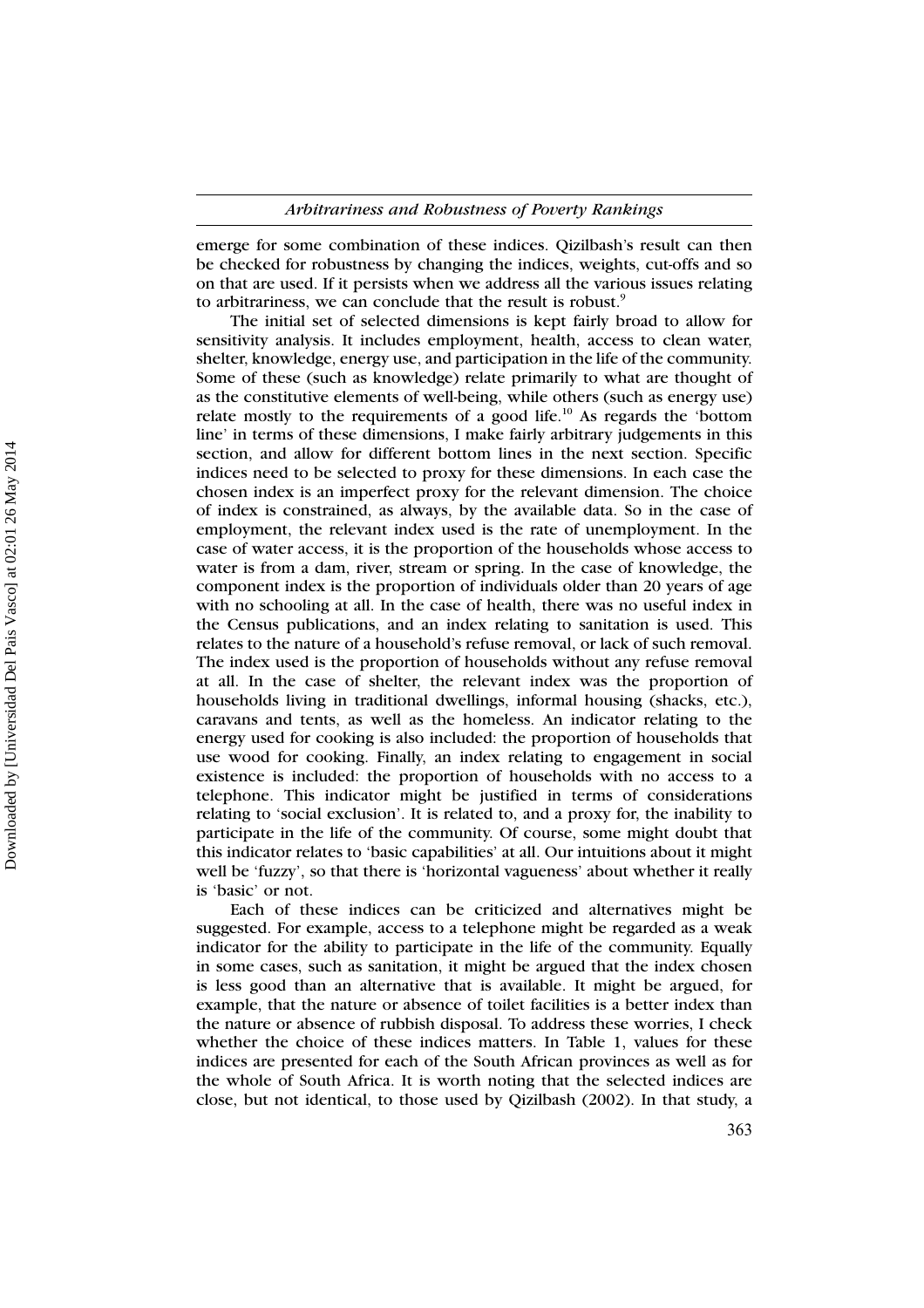| Measure | Eastern<br>Cape | Free<br>State | Gauteng | Natal | KwaZulu-Mpuma-Northern<br>langa | Cape  | Limpopo | North<br>West | Western<br>Cape | South<br>Africa |  |  |
|---------|-----------------|---------------|---------|-------|---------------------------------|-------|---------|---------------|-----------------|-----------------|--|--|
| S(1)7   | 38.37           | 15.76         | 10.05   | 27.40 | 21.70                           | 15.39 | 34.78   | 19.91         | 7.53            | 21.67           |  |  |
| S(2)7   | 40.07           | 19.88         | 14.98   | 29.30 | 24.27                           | 17.61 | 38.35   | 22.96         | 10.12           | 23.46           |  |  |
| S(3)7   | 41.43           | 22.86         | 17.75   | 30.95 | 25.98                           | 19.09 | 41.30   | 24.96         | 11.91           | 25.02           |  |  |
| S(1)5   | 37.06           | 17.89         | 13.09   | 28.42 | 22.26                           | 15.39 | 29.83   | 23.64         | 9.03            | 22.05           |  |  |
| S(2)5   | 39.36           | 22.57         | 17.63   | 30.46 | 25.43                           | 18.32 | 32.58   | 24.03         | 11.72           | 24.43           |  |  |
| S(3)5   | 41.22           | 25.33         | 19.84   | 32.60 | 27.34                           | 20.08 | 34.56   | 26.47         | 13.27           | 23.53           |  |  |
| S(1)6   | 35.97           | 12.25         | 7.55    | 24.64 | 19.61                           | 14.77 | 34.36   | 18.28         | 5.81            | 19.48           |  |  |
| S(2)6   | 37.54           | 15.34         | 12.53   | 26.06 | 22.18                           | 17.35 | 38.52   | 21.64         | 8.15            | 20.99           |  |  |
| S(3)6   | 38.82           | 17.76         | 15.74   | 27.34 | 23.98                           | 19.09 | 41.90   | 23.98         | 10.08           | 22.40           |  |  |
| S(1)7'  | 49.41           | 24.17         | 13.26   | 38.04 | 32.58                           | 22.12 | 49.50   | 33.10         | 11.17           | 30.44           |  |  |
| S(2)7'  | 49.81           | 27.10         | 16.94   | 38.92 | 35.31                           | 24.47 | 52.91   | 36.01         | 13.53           | 31.47           |  |  |
| S(3)7'  | 50.24           | 28.95         | 19.10   | 39.79 | 37.67                           | 26.60 | 56.08   | 38.63         | 15.05           | 32.82           |  |  |

*Key*: S(1)7, the Anand–Sen measure for an alpha value of 1 and seven indicators (%), etc.; S(1)5, the Anand–Sen measure for an alpha value of 1 and five indicators (%), etc.; S(1)6, the Anand–Sen measure for an alpha value of 1 and six indicators  $\frac{8}{3}$ , etc.;  $\frac{5(1)}{7}$ , the Anand–Sen measure for an alpha value of 1 and seven indicators with 'soft' borderlines (%), etc.

different index was used for housing (rooms per household) and access to a telephone was not included.<sup>11</sup>

In Table 2, the Anand–Sen family of measures is given for values equal to 1, 2 and 3. As with the HPI, equal weights are used, and set at 1/*n*. In the case where  $\alpha = 1$ , we simply have an arithmetic average of the indices; in the case where  $\alpha = 3$ , we have a local variant of the HPI. In the case where  $\alpha$  = 2, 'depth' is given more importance than in the arithmetic average, but less importance than in the variant of the HPI. The measures are calculated for the full list of seven indices as well for as a subset of five indices relating exclusively to education, employment, access to clean water, rubbish disposal and shelter. In the shorter list, the indices relating to telephone access and energy use have been removed to address possible issues relating to horizontal vagueness, and to check for sensitivity to the choice of dimensions. The remaining indices relate to what may be considered to be the less controversial dimensions: health, employment, clean water, education, and shelter.

In Table 3, the rankings of provinces in terms of the Anand–Sen family of measures are shown alongside the ranking according to household expenditures. The rankings are presented so that the province that is doing worst (second worst, etc.) has a rank order of nine (eight, etc.). The province that is doing best thus has a rank order of one. In the case of ties, if any two provinces are doing worse than three (four, etc.) provinces, they both get a rank order of four (five, etc.).

It is noticeable from looking at the rankings that KwaZulu-Natal does worse than the Free State in terms of the Anand–Sen family of measures, for all values of  $\alpha$ , and both selections of dimensions. This is not surprising because it does worse in terms of each of the component indices used. An elementary implication of this fact is that KwaZulu-Natal must do worse than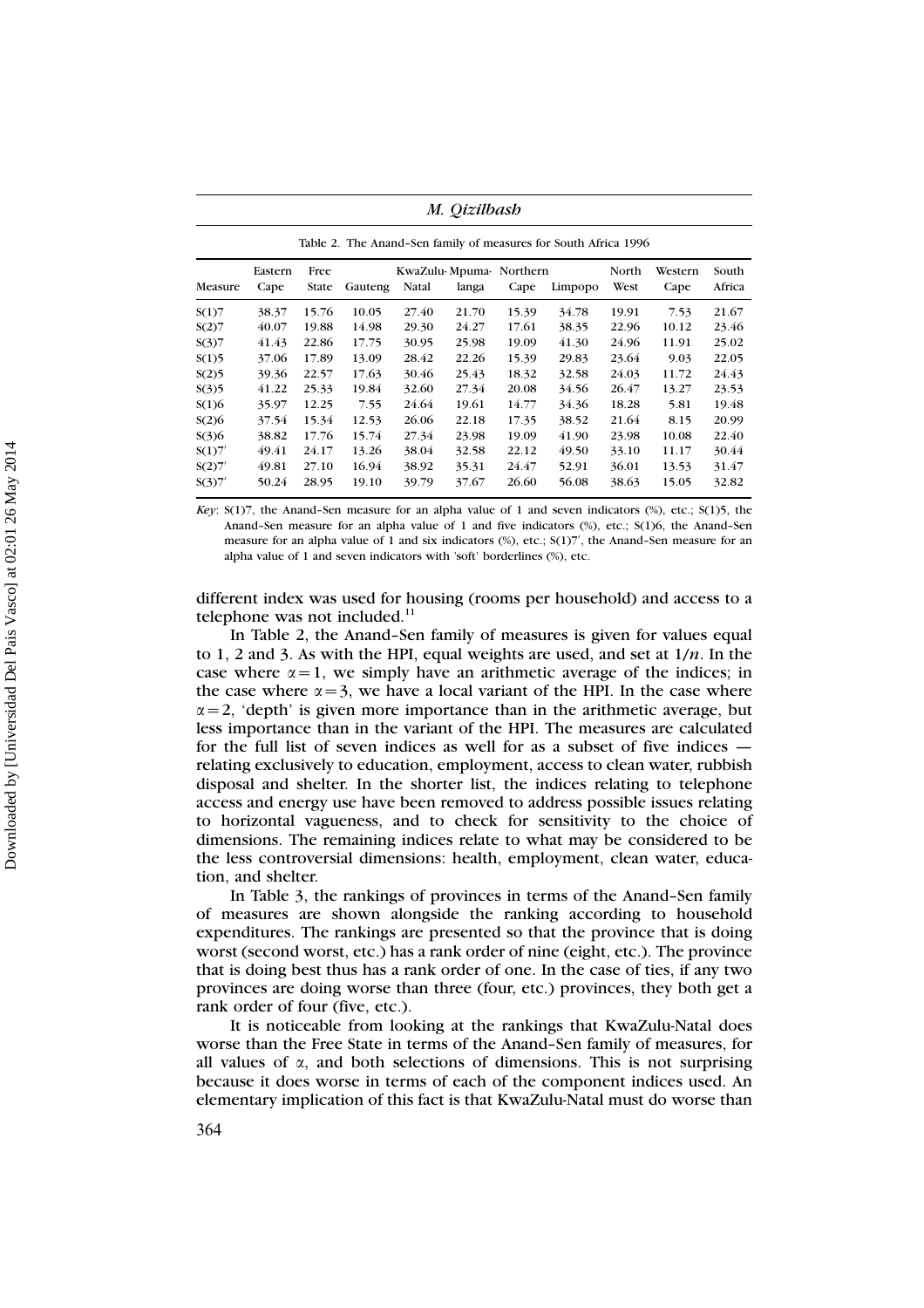| Measure | Eastern<br>Cape | Free<br><b>State</b> | Gauteng | KwaZulu- Mpuma-<br>Natal | langa | Northern<br>Cape | Limpopo | North<br>West | Western<br>Cape |
|---------|-----------------|----------------------|---------|--------------------------|-------|------------------|---------|---------------|-----------------|
| X       | 8               | 9                    | 2       | 3                        | 4     |                  | ۰,      | 6             |                 |
| S(1)7   | 9               | 4                    | 2       |                          | 6     | 3                | 8       |               |                 |
| S(2)7   | 9               | 4                    | 2       |                          | 6     | 3                | 8       |               |                 |
| S(3)7   | 9               | 4                    | 2       |                          | 6     | 3                | 8       |               |                 |
| S(1)5   | 9               | 4                    | 2       |                          |       | 3                | 8       |               |                 |
| S(2)5   | 9               | 4                    | 2       |                          | 6     | 3                | 8       |               |                 |
| S(3)5   | 9               | 4                    | 2       |                          | 6     | 3                | 8       |               |                 |
| S(1)6   | 9               | 3                    | 2       |                          | 6     | 4                | 8       |               |                 |
| S(2)6   | 8               | 3                    | 2       |                          | 6     | 4                | 9       |               |                 |
| S(3)6   | 8               | 3                    | 2       |                          |       | 4                | 9       |               |                 |
| S(1)7'  | 8               | 4                    | 2       |                          |       | 3                | 9       |               |                 |
| S(2)7'  | 8               | 4                    | 2       |                          |       |                  | 9       | 6             |                 |
| S(3)7'  | 8               | 4                    | 2       |                          |       | 3                | 9       | 6             |                 |

*Arbitrariness and Robustness of Poverty Rankings*

*Key*: X, rank order for expenditure poverty; S(1)7, rank order for the Anand-Sen measure for an alpha value of 1 and seven indicators, etc.; S(1)5, rank order for the Anand-Sen measure for an alpha value of 1 and five indicators, etc.; S(1)6, rank order for the Anand-Sen measure for an alpha value of 1 and six indicators, etc.;  $S(1)7'$ , rank order for the Anand-Sen measure for an alpha value of 1 and seven indicators with 'soft' borderlines, etc.

the Free State *whatever* the weights assigned to the different dimensions. In this case, then, Sen's 'intersection' approach is useful and we have a robust ranking of these provinces.

It might be argued that the contrast between the human and expenditure poverty performances of KwaZulu-Natal and the Free State may depend not so much on the *dimensions* selected, but rather on the particular indicators chosen for each dimension. While there are no obvious alternatives for some of the indicators used (such as unemployment), in the case of two of the seven indicators used there are plausible alternatives that might be used. In the case of energy use, it might be argued that energy used for lighting and for heating are alternatives to energy used for cooking. In this context, the proportion of households that use candles for lighting and the proportion using wood for heating are listed in the 1996 Census publications. In the case of sanitation, as has already been mentioned, it can be argued that the nature or absence of toilet facilities might be an alternative to the index relating to rubbish disposal. The proportion of households with no toilet is a plausible alternative to the proportion of the households without any rubbish disposal. These alternative indices are also presented in Table 1. Clearly, KwaZulu-Natal is doing worse than Free State in terms of all indices. Thus, using these indices does not affect the performance of the two provinces in terms of the Anand-Sen measures.<sup>12</sup>

What of the ranking of the remaining provinces? In all cases the worst three are: the Eastern Cape, Limpopo<sup>13</sup> and KwaZulu-Natal. While the Eastern Cape does worse than Limpopo irrespective of the dimensions used and for the various chosen levels of  $\alpha$ , the ranking might easily switch if more weight is given to education, since Limpopo performs much worse than the Eastern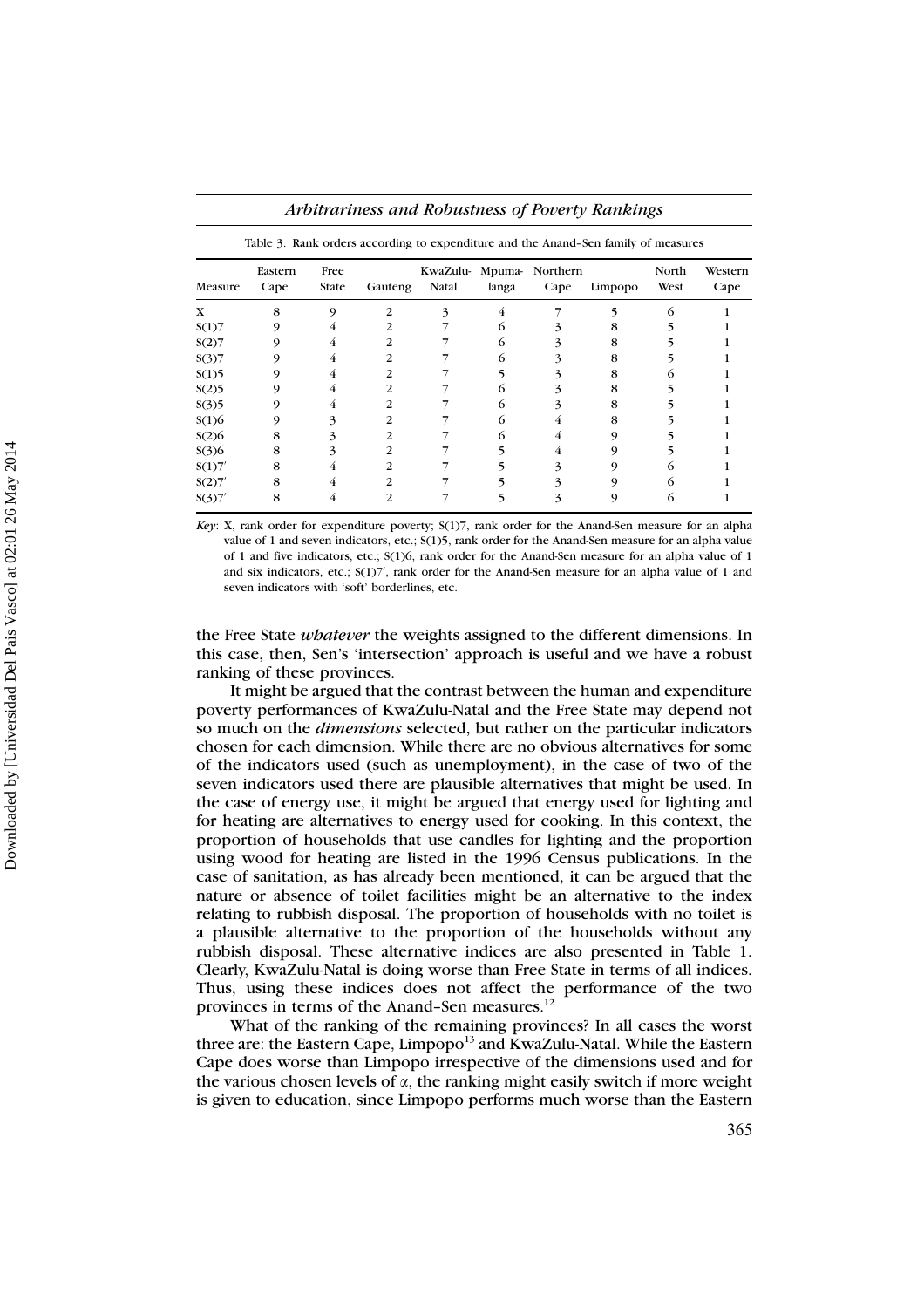Cape in terms of this dimension. As regards the provinces that are doing best, the Western Cape, Gauteng, the Northern Cape and the Free State are invariably, respectively, first, second, third and fourth best. The position of the Free State is much better than in most expenditure-based rankings, although it is not third best (as in Qizilbash, 2002). The Northern Cape also clearly does better in the ranking according to the Anand–Sen measures (with a rank order of three) than it does in the expenditure ranking (where it has a rank order of seven). For many of the provinces in the 'middle' of the ranking — Mpumalanga, North West, Northern Cape and the Free State — the values of the Anand–Sen family of measures are relatively 'close', suggesting that relatively small changes in the weights attached to the different dimensions would change the orderings. So the rankings of these provinces are not particularly robust. It is easy to check this by assigning a considerably higher weight to one of the dimensions and comparing the resulting values of the indices for these provinces. As regards the difference between using five and seven indicators, the comparison between Mpumalanga and North West hinges on this, with North West doing worse when five indices are used and  $\alpha = 1$ .

How do these rankings compare with the Borda rankings based on the same indices? In applying Borda's method of ranking here, the province that is doing worst (second worst, etc.) in terms of a particular index is given a rank order score of nine (eight, etc.) except in the case of a tie. In the case of a tie, if any two provinces are doing worse than three (four, etc.) provinces, they both get a rank order of four (five, etc.). The sum of the rank order scores is the Borda score, and the ranking based on it is the Borda ranking. In the Borda ranking, the same method (i.e. that used for the particular indices) is used for assigning rank orders. The Borda score and the Borda ranking using all seven indices, as well as that based on just five indices, are presented in Table 4. The ranking of the provinces is much the same as that based on the Anand–Sen family of measures. The only difference between the Borda rankings using seven indices rather than the subset of five indices is that the Free State and the Northern Cape are tied in 'third best' place if we use the full set of indices, while the Northern Cape beats the Free State to third best when one looks only at the subset of five indices. So the overall ranking of the provinces in terms of human poverty is fairly robust. In particular, KwaZulu-Natal is third worst (and thus has a rank order of seven) in terms of *all* the ranking exercises just discussed. The contrast with Leibbrandt and Woolard's result that KwaZulu-Natal has the third lowest level of (expenditure or income) poverty in terms of the Foster, Greer and Thorbecke class of measures is striking.

## **Inter-provincial comparisons and the choice of 'bottom line'**

Thus far, I have set to one side any worries about robustness to how one defines the 'bottom line.' Vagueness or imprecision about this 'bottom line' has been the focus of the fuzzy set theoretic poverty literature, as well as of the literature on uncertainty about the 'true' poverty line, when data is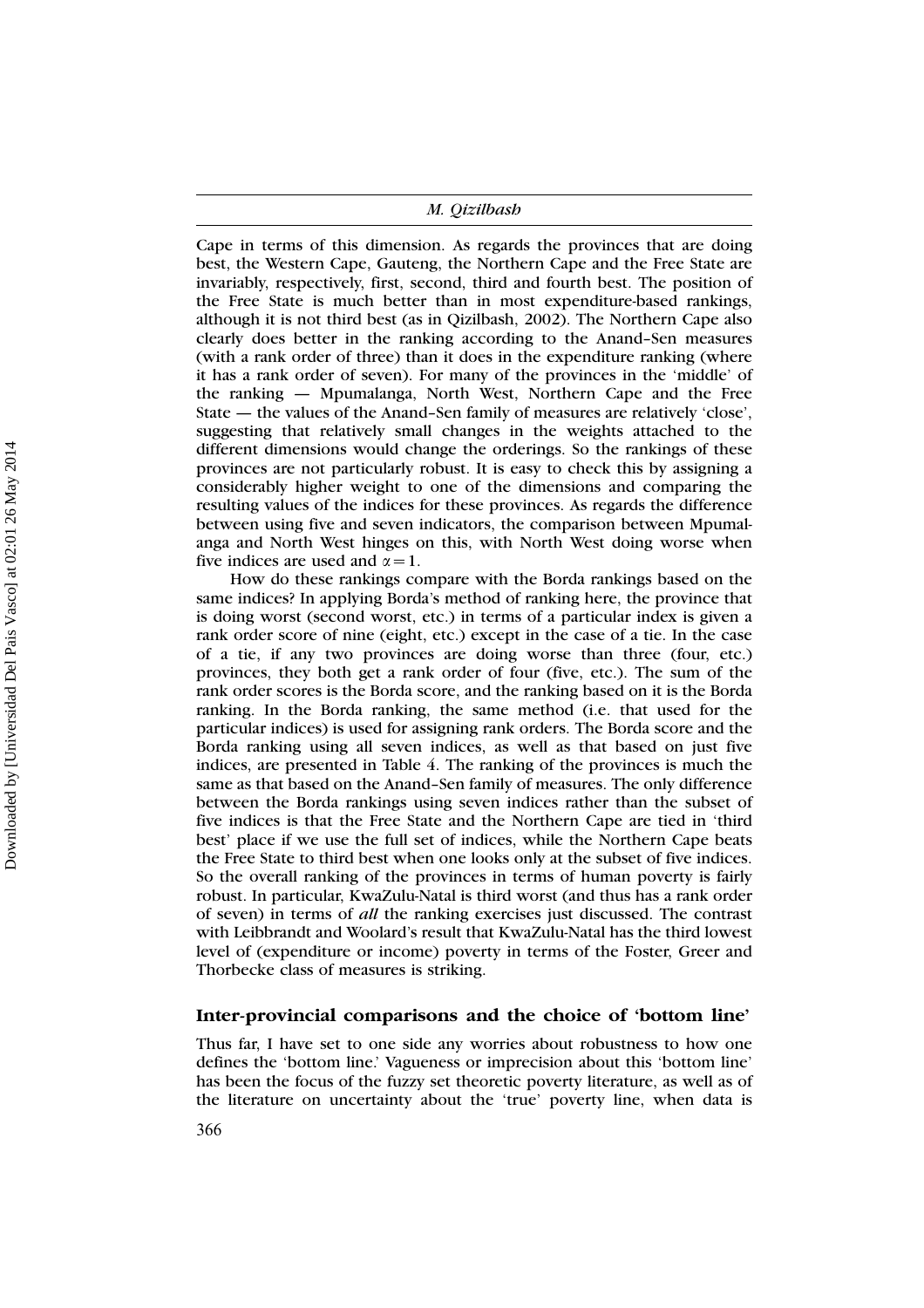|                  | Eastern | Free  |         | KwaZulu- Mpuma- Northern |       |               |         |      |      |
|------------------|---------|-------|---------|--------------------------|-------|---------------|---------|------|------|
| Indicator        | Cape    | State | Gauteng | Natal                    | langa | Cape          | Limpopo | West | Cape |
| E(1)             | 4       | 3     | 2.      |                          | 8     |               | 9       | 6    |      |
| $\mathbf{U}$     |         | 4     | 2       |                          |       | 3             | 8       | 6    |      |
| C                | 8       | 3     |         |                          | 6     | 4             | 9       |      |      |
| W(1)             |         | 3     |         | 8                        | 6     |               |         | 4    |      |
| R(1)             |         | 4     |         |                          | 6     | 3             | 8       |      |      |
| P(1)             |         | 3     | 2       |                          |       | 4             | 8       | 6    |      |
| D                |         | 6     |         | 8                        |       | $\mathcal{P}$ |         | 4    |      |
| Borda score (7)  | 57      | 26    | 13      | 51                       | 41    | 26            | 56      | 36   | 10   |
| Borda rank $(7)$ | 9       | 3     | 2       |                          | 6     | 3             | 8       |      |      |
| Borda score (5)  | 40      | 20    | 10      | 37                       | 30    | 18            | 39      | 25   |      |
| Borda rank (5)   | 9       | 4     | 2       |                          | 6     | 3             | 8       |      |      |
| Borda score (6)  | 48      | 20    | 10      | 43                       | 36    | 24            | 49      | 32   |      |
| Borda rank $(6)$ | 8       | 3     | 2       |                          | 6     | 4             | 9       |      |      |

| Arbitrariness and Robustness of Poverty Rankings |  |  |  |
|--------------------------------------------------|--|--|--|
|--------------------------------------------------|--|--|--|

*Key*: E(1), the proportion of adults over the age of 20 with no schooling; U, the unemployment rate; C, the proportion of households that use wood for cooking; W(1), the proportion of households that gain access to water from a river, dam, spring or stream; R(1), the proportion of households with no rubbish disposal; P(1), the proportion of households with no access to a telephone; D, the proportion of the population living in informal dwellings, traditional dwellings, caravans, tents or homeless; Borda score (7),  $E(1) + U + C + W(1) + R(1) + P(1) + D$ ; Borda score (5),  $E(1) + U$  $+ W(1) + R(1) + D$ ; Borda score (6), E(1)  $+ U + C + W(1) + R(1) + P(1)$ ; Borda rank (7), rank order according to Borda score (7); Borda rank (5), rank order according to Borda score (5); Borda rank (6), rank order according to Borda score (6).

'noisy' (Ravallion, 1994). In related work, Qizilbash (2002) used an approach due to Cheli and Lemmi (1995) to define the boundaries of the zone of vagueness or 'fuzziness' in combination with data from the 1996 South African Census to rank the provinces of South Africa in terms of 'definite poverty'. The Cheli and Lemmi approach attempts to respond to worries about arbitrariness in the context of vertical vagueness — particularly those associated with a measure developed by Cerioli and Zani (1990) — by only treating the worst-off category for each dimension in the sample as definitely poor, and treating the best-off group in the sample as definitely not poor. If one were to use this methodology and focus exclusively on those who are definitely poor, one would have to amend at least one of the cut-offs that was used earlier: that relating to the shelter indicator. Indeed, only those who are in the worst-off category in this dimension (i.e. the homeless) would count as definitely poor in this dimension on the Cheli and Lemmi methodology. In related work, Clark and Qizilbash (2002) also argue, on the basis of a recent survey on 'The Essentials of Life', that a not insignificant proportion of people interviewed in three locations in South Africa thought that someone could get by with just about any sort of dwelling or access to water.<sup>14</sup> They conclude that if we are to define 'bottom lines' in terms of the views of ordinary South Africans, and to allow cut-offs as acceptable or 'admissible' if they are endorsed by a not insignificant proportion of South Africans, only those who have no access to water *at all* — even from a dam, stream, etc.— are definitely poor in the dimension of water access. Similarly,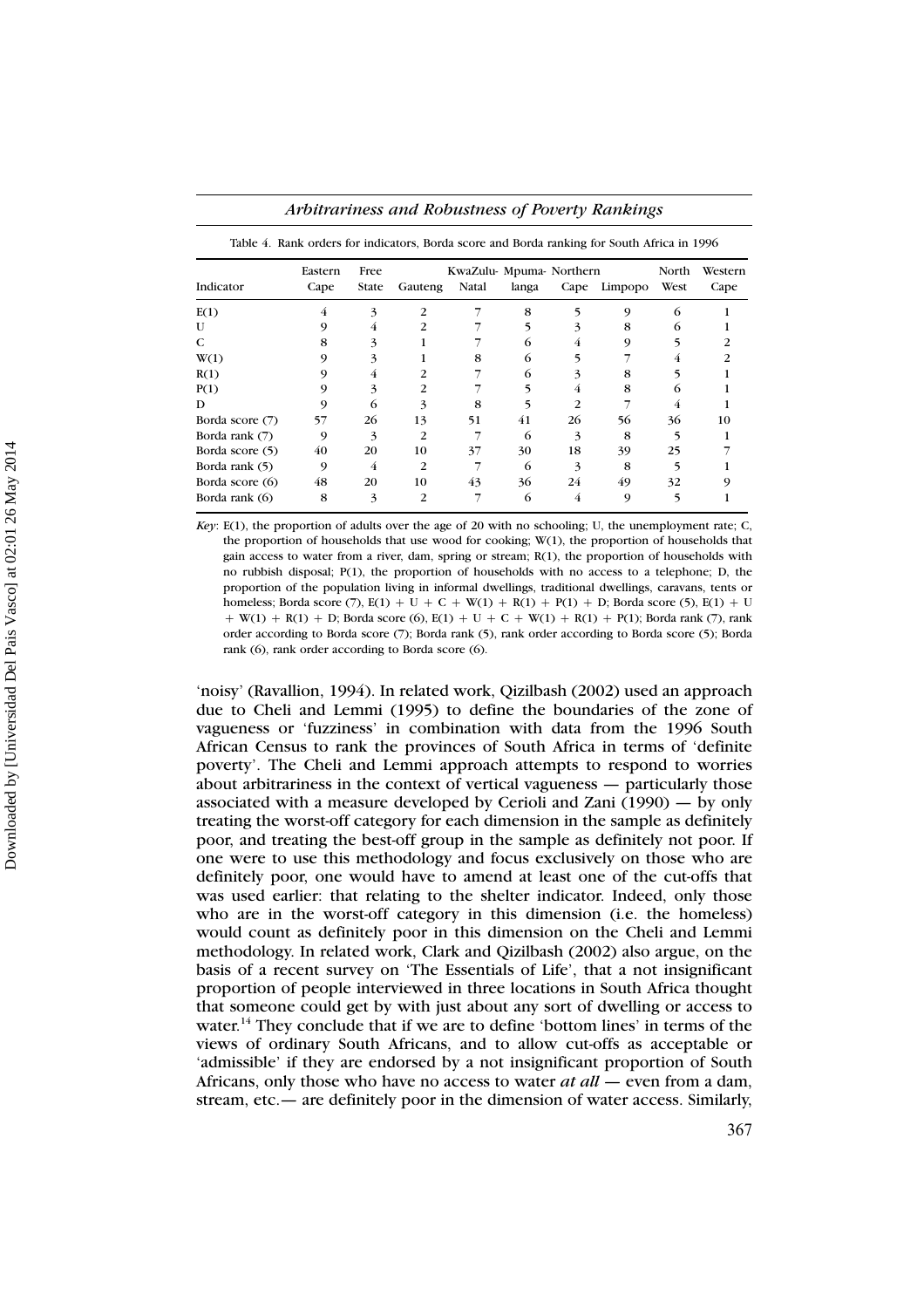they conclude that only those with no dwelling (the homeless) are definitely poor in terms of shelter. In this case, their methodology echoes the Cheli and Lemmi methodology. The remaining cut-offs used in the previous section are consistent with both the Cheli and Lemmi methodology and the results reported by Clark and Qizilbash (2002).<sup>15</sup>

If we follow these suggestions and 'toughen' the 'bottom lines' used in conjunction with the indices from the 1996 Census, then only a tiny proportion (either zero or very close to zero) are definitely poor in the dimensions of shelter and access to water. On this basis, we might exclude indices relating to these dimensions in ranking the provinces in terms of poverty. In the case of shelter, the only people who would count as poor would be the homeless. Since the percentage of the population that is homeless rounds to zero for each province, there is a case for excluding this variable in comparisons between the provinces. As regards water, however, only defining those who have no access to water as poor involves effectively saying that anyone with *any* access to water is non-poor in this dimension in the present context. This is not implied in Clark and Qizilbash's work because they allow for vagueness about the borderline between the poor and the non-poor. In the context of this paper, it seems implausible to treat those with *any* access to water as non-poor in this dimension. So I stick to the original cut-off used in this case. The effect of 'toughening' the borderlines is thus only to remove the shelter variable.

The values for the Anand–Sen family of measures for the remaining six indices is presented in Table 2, and the ranking based on these measures is presented in Table 3. The Borda scores and ranking based on these six indices are presented in Table 4. While the ranking based on the Anand–Sen family of measures is not very different, it is noticeable that Limpopo takes over from the Eastern Cape as the worst province if enough weight is given to 'depth'. KwaZulu-Natal remains third worst, and is consistently worse than the Free State. The Free State does better than the Northern Cape for all values of  $\alpha$ , while Mpumalanga and the North West are equally bad if enough weight is given to 'depth' (with Mpumaplanga doing worse otherwise). The results about the relative positions of Limpopo, the Eastern Cape and KwaZulu-Natal are echoed in the Borda ranking that only looks at the six indicators. In the Borda ranking, the Free State is third best (echoing the result in Qizilbash, 2002).

It is also worth noting some implications of 'softening' the bottom lines used. So, in Table 5, headcount indices relating to all seven dimensions are included. In a number of cases, the 'cut-off' has been set less stringently than before. In the case of education those who have begun, but not completed, primary education are included. As regards energy used for cooking, all those who use dung for cooking are now included. In the case of water, those with access from a well, rainwater tank or borehole are also included. As regards access to a telephone, those who only have access to a phone at some distance are now included. In the case of rubbish disposal, those who have their own refuse dump are now included. In the remaining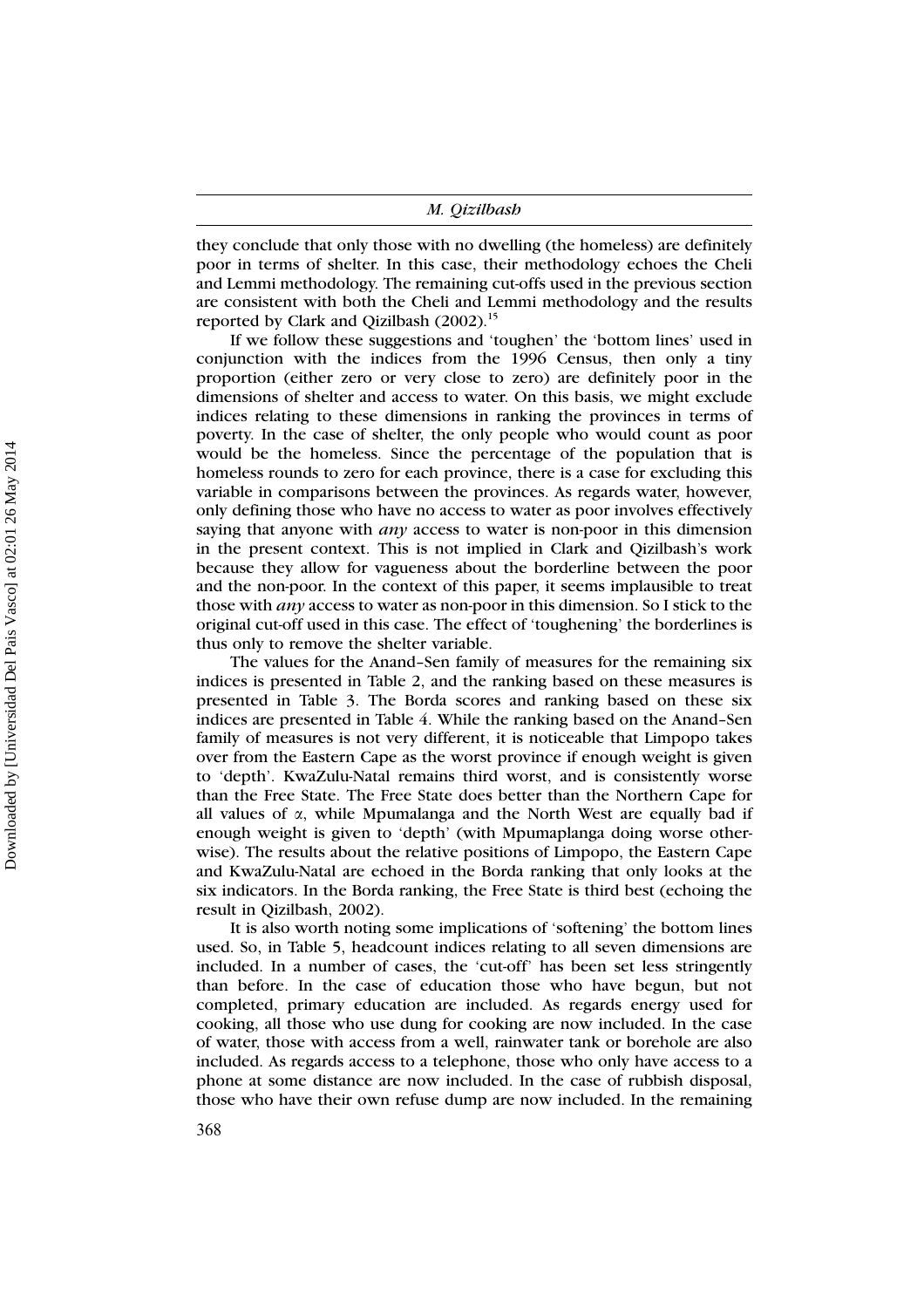|           | Eastern | Free         |         |       | KwaZulu-Mpuma-Northern |       |         | North | Western | South  |
|-----------|---------|--------------|---------|-------|------------------------|-------|---------|-------|---------|--------|
| Indicator | Cape    | <b>State</b> | Gauteng | Natal | langa                  | Cape  | Limpopo | West  | Cape    | Africa |
| E(2)      | 42.46   | 38.55        | 21.15   | 40.80 | 44.60                  | 42.68 | 48.92   | 43.14 | 22.40   | 36.03  |
| U         | 48.55   | 29.96        | 28.21   | 39.11 | 32.91                  | 28.53 | 46.04   | 37.95 | 17.97   | 33.89  |
| C(2)      | 43.44   | 10.82        | 0.94    | 30.36 | 26.48                  | 18.60 | 64.17   | 21.59 | 4.54    | 24.22  |
| W(2)      | 44.89   | 4.21         | 1.79    | 31.43 | 12.41                  | 7.30  | 21.29   | 12.94 | 1.42    | 17.50  |
| R(2)      | 62.12   | 30.49        | 9.97    | 52.91 | 56.48                  | 24.09 | 84.73   | 59.53 | 9.91    | 42.35  |
| P(2)      | 51.64   | 18.34        | 5.71    | 27.72 | 20.98                  | 14.52 | 44.08   | 27.26 | 4.13    | 24.27  |
| D         | 52.75   | 36.83        | 25.07   | 43.96 | 34.21                  | 19.10 | 37.29   | 29.29 | 17.85   | 34.81  |

*Arbitrariness and Robustness of Poverty Rankings*

*Key*: E(2), the proportion of adults over the age of 20 years with either schooling or that have not completed primary education (%); U, the unemployment rate (%); C(2), the proportion of households that use wood or dung for cooking (%); W(2), the proportion of households that gain access to water from a river, dam, spring, stream, well, rainwater tank or borehole (%); R(2), the proportion of households with no rubbish disposal or own rubbish dump (%); P(2), the proportion of households with either no access to a telephone or access to a telephone at some distance (%); D, the proportion of the population living in informal dwellings, traditional dwellings, caravans, tents or homeless (%).

*Source*: Statistics South Africa (1998). (All unspecified or unstated categories have been excluded.)

two cases (shelter and employment), the cut-offs used in the previous section are adopted.

Values of the Anand–Sen family of measures with  $\alpha = 1$ , 2 and 3 for these indicators are presented in Table 2 and the rankings of provinces are presented in Table 3. It is noticeable that Limpopo is worse than the Eastern Cape for all choices of  $\alpha$ . Similarly, the Free State is doing worse than the Northern Cape. Since the values of the Anand–Sen family of measures are relatively 'close' for all values of  $\alpha$  in both comparisons, the use of different weights for specific dimensions might reverse these results. The positions of the various provinces is, nonetheless, not affected by the weight given to 'depth'. Again, as in all the previous rankings, KwaZulu-Natal is third worst. The Borda ranking based on these indicators is presented in Table 6. In the Borda ranking the Free State is fourth best. However, the Eastern Cape is now doing worse than Limpopo, while the North West is doing worse than Mpumalanga. Otherwise, the ranking is much the same as that based on the Anand–Sen family of measures. In particular, KwaZulu-Natal remains third worst. Finally, it is worth noting that while I have mentioned various rank order changes, the overall picture of the rankings of the provinces based on the Anand–Sen measures presented in Table 3 is fairly stable. The striking contrast is not between rankings based on these measures for different cutoff and selections of indices: it is between the ranking based on household expenditures and those based on the multi-dimensional human poverty rankings. This observation clearly supports the earlier results in Klasen (2000) and Qizilbash (2002).

## **Policy relevance**

Issues relating to robustness and arbitrariness are relevant to policy at a number of levels. On the one hand, composite multi-dimensional indices —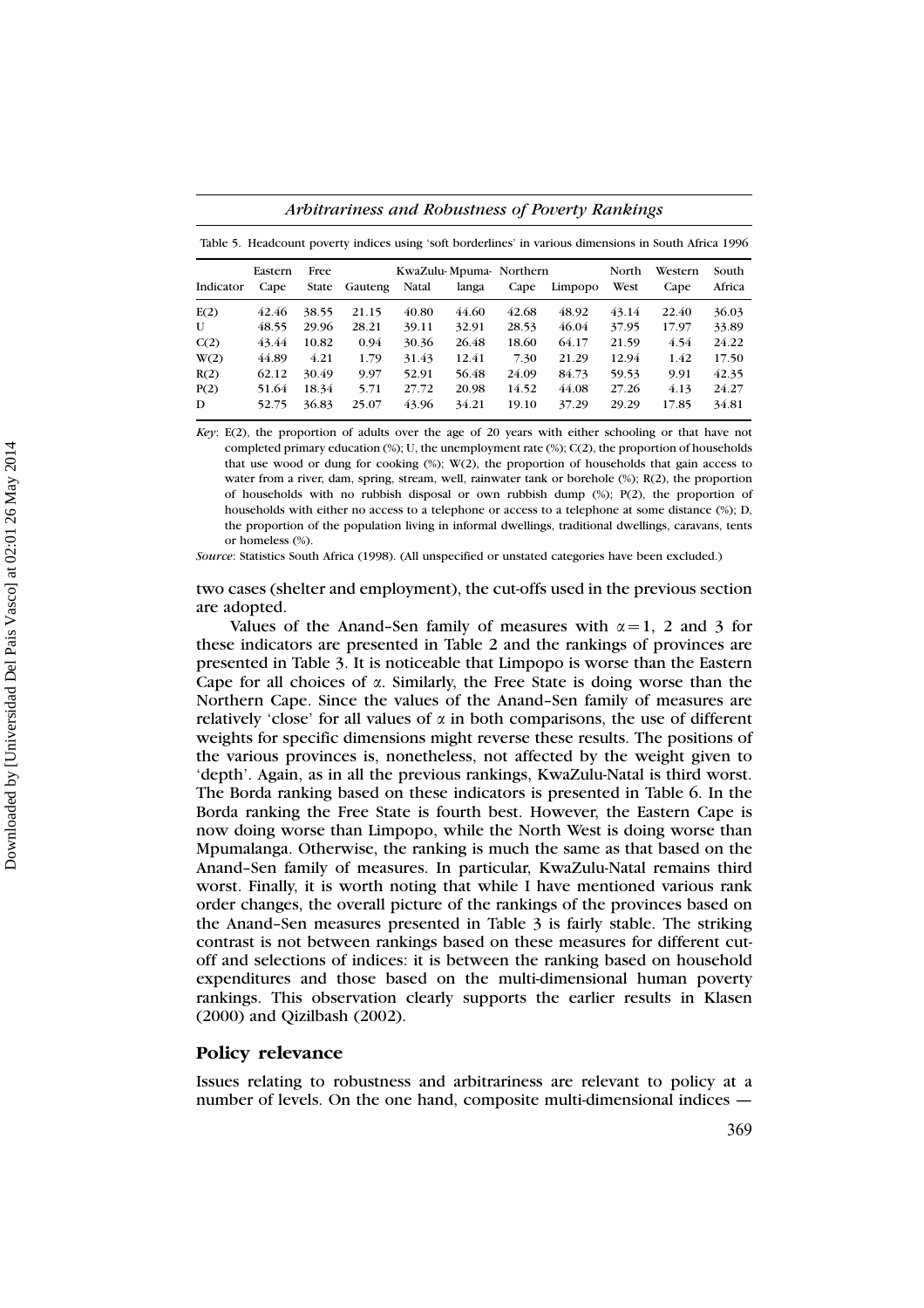*M. Qizilbash*

Table 6. Rank orders for indicators, Borda score and Borda ranking using 'soft borderlines' for South Africa in 1996

|             | Eastern | Free         | North   | Western |       |    |              |            |      |
|-------------|---------|--------------|---------|---------|-------|----|--------------|------------|------|
| Indicator   | Cape    | <b>State</b> | Gauteng | Natal   | langa |    | Cape Limpopo | West       | Cape |
| E(2)        |         | 3            |         | 4       | 8     | 6  |              |            |      |
| U           |         | 4            |         |         |       | 3  | 8            | $^{\circ}$ |      |
| C(2)        | 8       |              |         |         | 6     | 4  | 9            |            |      |
| W(2)        |         |              |         | 8       |       | 4  |              | 6          |      |
| R(2)        | 8       | 4            | 2       |         | 6     | 3  |              |            |      |
| P(2)        |         | 4            |         |         |       | 3  | 8            | 6          |      |
| D           |         | 6            | 3       | 8       |       |    |              |            |      |
| Borda score | 57      | 27           | 13      | 46      | 40    | 25 | 57           | 41         |      |
| Borda rank  | 8       | 4            |         |         |       |    | 8            |            |      |

*Key*: E(1), the proportion of adults over the age of 20 years with either no schooling or with some but not complete primary education; U, the unemployment rate;  $C(2)$ , the proportion of households that use wood or dung for cooking; W(2), the proportion of households that gain access to water from a river, dam, spring, stream, well, rainwater tank or borehole; R(2), the proportion of households with no rubbish disposal or own rubbish dump; P(2), the proportion of households with either no access to a telephone or access to a telephone at some distance; D, the proportion of the population living in informal dwellings, traditional dwellings, caravans, tents or homeless; Borda score,  $E(2) + U + C(2) + W(2) + R(2) + P(2) + D$ ; Borda rank, rank order according to the Borda score.

like the human development index and the Anand–Sen family of measures are attractive for policy-makers, because they summarize information in one number. On the other hand, these indices can be criticized on the grounds that specific underlying evaluative judgements about weights and components indices are made. There is then a question about whether such indices can still be useful for practical purposes when one addresses concerns relating to weights and other issues involving arbitrariness.

The contrast between income and human poverty is also highly relevant to policy. In the South African context, Qizilbash (2002, pp. 768–770) argues that this contrast is relevant to the distribution of poverty reduction grants. This argument is made in the context of a discussion of Hirschowitz *et al*., who wrote that:

[t]he department of Constitutional Development makes 'equitable share allocations' to the local authorities. These include among other funds to be phased in over time, a basic services (S), and an institution building (I) grant. The S grant supports the ability of municipalities to supply services to the poor. The approach is to estimate the number of poor households, defined as those earning less than R800 (1998 Rand values) a month, and to allocate a subsidy to each municipality for each household (in 1998 the amount per poor household was R86 per month). (2000, p. 81)

Qizilbash (2002) suggests that, in the light of the result about the difference between the income and human poverty pictures across the provinces, a policy based on looking at household expenditures alone could have very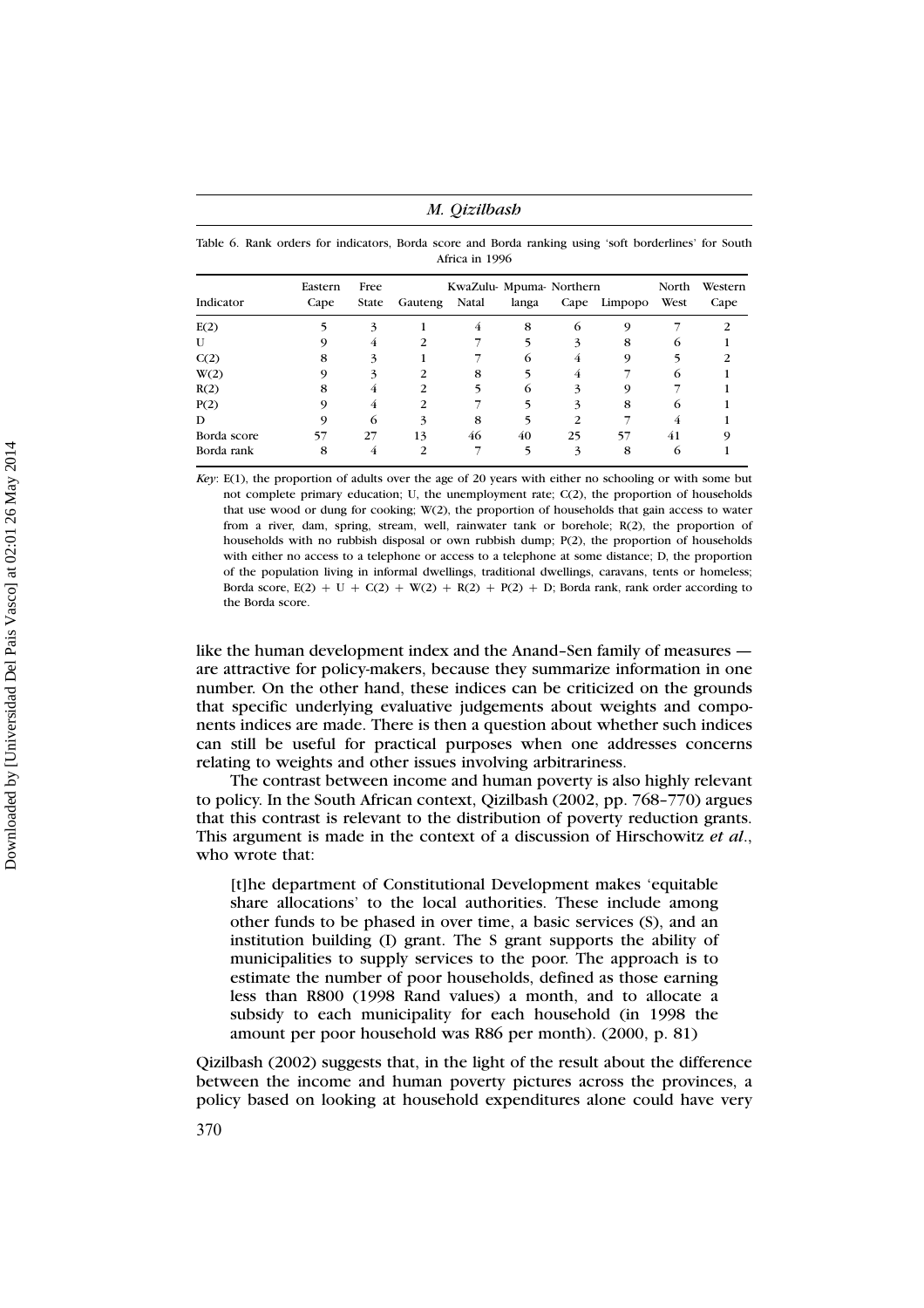different implications to one that focused on human poverty. In particular, KwaZulu-Natal would do better than the Free State as regards the distribution of poverty alleviation grants if the policy were based on a multi-dimensional human poverty measures rather than expenditure-based measures. It is significant, at the policy level, that this claim is based on a contrast between the human and expenditure poverty pictures that is robust.

There may, nonetheless, be worries about making policy judgements when the ranking is not robust. Should worries about lack of robustness to lead us to restrict the use of multi-dimensional measures and rankings at the policy level? It is not obvious that they should. Again to make the case, I shall illustrate the argument in the South African context. It might be argued, for example, that when the values of the Anand–Sen measures are 'close' on virtually all alternative choices of cut-offs, dimensions and weights, it may be perfectly sensible to give the relevant provinces the same level of funding per household. This would be true in the case of the Free State and the Northern Cape and that of Mpumalanga and the North West. Alternatively, in cases where the ranking is not robust, one might suppose that in such cases the larger share of funds per household might be allocated to the province with the most 'definite poverty'. This could be the province that has the highest level of poverty using the narrowest range of dimensions or the one with the highest level of poverty when the 'toughest' cut-offs are used. In the first case, the policy would favour the Eastern Cape, while in the latter it would favour Limpopo if enough weight were given to 'depth'. However, it is not obvious whether a 'tough stance' ought to favour restricting the dimensions used, or tightening the borderlines for particular indices, or *both*. Being 'tough' about both the selected dimensions and the borderlines used may lead to a more determinate conclusion as regards policy. Furthermore, policy-makers who take a 'tough stance' may take some view of the relative importance to be given to width as compared with depth. Which approach is taken will thus depend on the judgements of policy-makers. The key point is that addressing issues relating to robustness discussed earlier can lead to specific kinds of policies being adopted. They can thus inform policy, rather than merely posing a difficulty for policymakers.

There are other well-known arguments about the implications of multidimensional human poverty approaches for policy. They relate (among other things) to the identification of the poor and the nature of programs that aim to eradicate poverty. For example, it is sometimes argued that looking at performance across the dimensions of poverty might help to pinpoint the sort of intervention that might be most suitable. Focusing on income or expenditures alone may not be very informative in this context. There may, however, be more specific implications of the contrast between the income and human poverty pictures. In the South African case, for example, it is not obvious from looking at the rankings why the remarkably robust result about KwaZulu-Natal and the Free State emerges. One might conjecture that the underlying reason for the result is that public services in the Free State are superior to those in KwaZulu-Natal. The policy implication would be that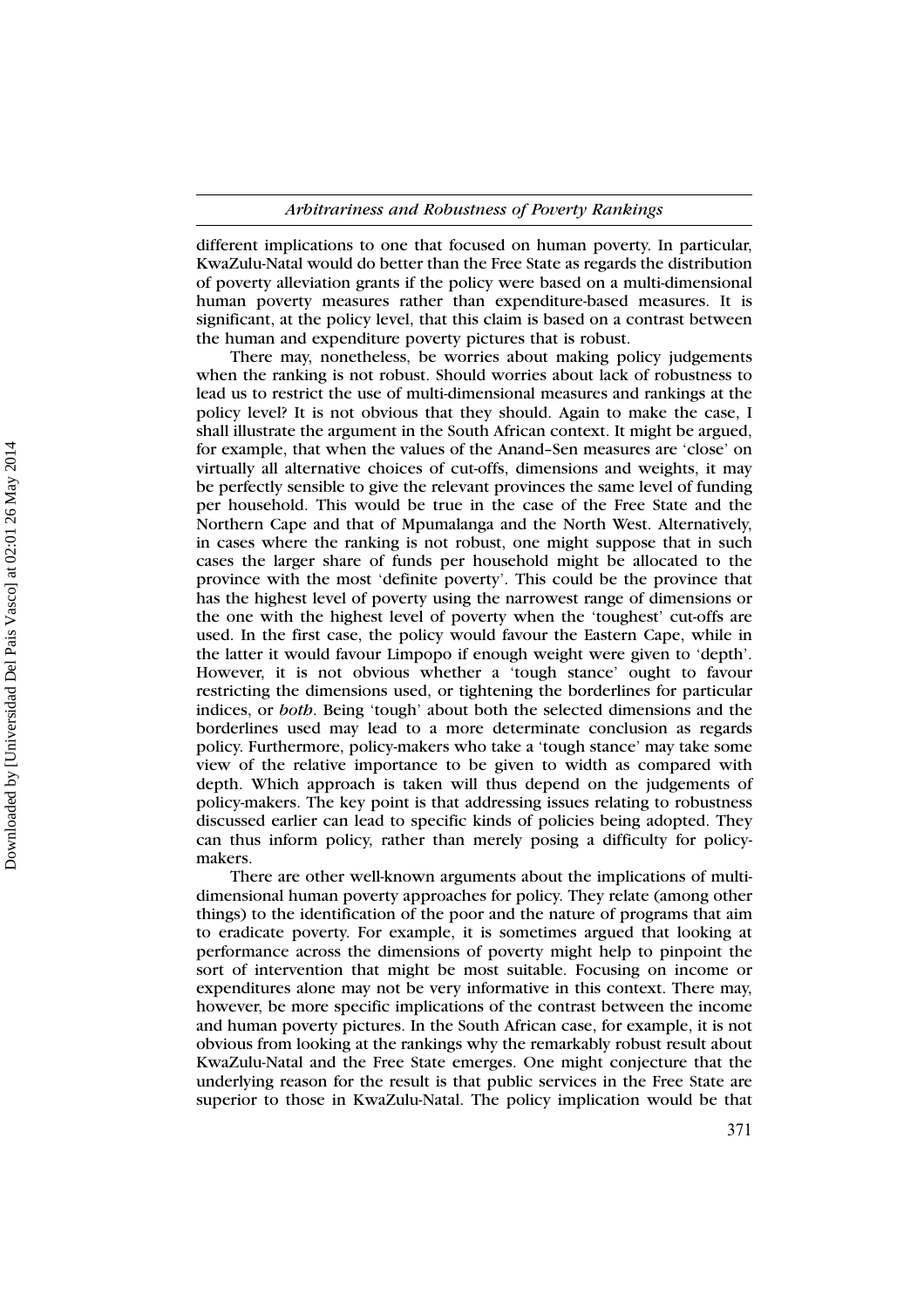public services in KwaZulu-Natal need to be improved. While this argument is based on a conjecture, it illustrates the policy relevance of the sorts of ranking exercises carried out in this paper.

### **Conclusions**

There are several distinct issues that relate to arbitrariness and robustness involved in any framework for multi-dimensional poverty measurement and ranking. In this paper, while identification problems are discussed, the focus has not been on such problems. Instead, it has been on the use of measures and rankings based on dimension-specific data using the Anand–Sen family of measures and the Borda score. It is often argued that such measures and rankings are arbitrary because of the specific weights given to different dimensions and indicators. In this paper, this issue is distinguished from other issues that relate to arbitrariness and robustness. To illustrate the distinct issues, the inter-provincial ranking of South African provinces in 1995–1996 has been examined. It turns out that the inter-provincial poverty rankings based on the Anand–Sen family of measures and the Borda score are fairly robust. In particular, the results confirm a claim in the related literature about the positions of the Free State and KwaZulu-Natal in interprovincial rankings in expenditure and human poverty rankings. This claim is robust to the choice of dimensions, the selection of 'bottom lines' and various alternative weights (involving both the different components of the measures and the relative importance given to 'depth' and 'width'). Even when rankings are not robust, furthermore, the discussion suggests ways in which multi-dimensional rankings can be informative for policy purposes. While the arguments in this paper have been illustrated in the South African context, they are equally relevant to inter-provincial poverty rankings in other countries, as well as to international poverty comparisons, since much the same issues about robustness and arbitrariness emerge in those contexts.

## **Acknowledgements**

Earlier versions of this paper were presented at the 3rd Conference on the Capability Approach, From Sustainable Development to Sustainable Freedom, University of Pavia, September 2003 and at the conference on Inequality, Poverty and Human Well-Being, WIDER, Helsinki, May 2003. The author is grateful to Tania Burchardt, David Clark, Sakiko Fukuda-Parr, Des Gasper, Stephan Klasen, Esfandiar Maasoumi, Subbu Subramanian and to others who commented on those versions. An earlier version of this paper also appeared as WIDER discussion paper No. 2004/37. The author is grateful to two anonymous referees for their insightful and helpful comments. Any errors or omissions are the author's.

#### **Notes**

<sup>1</sup> Issues about the selection of poverty line and imprecision that have arisen in the context of income and expenditure measures are discussed by Atkinson (1987), Foster and Shorrocks (1988) and Ravallion (1994), *inter alia*.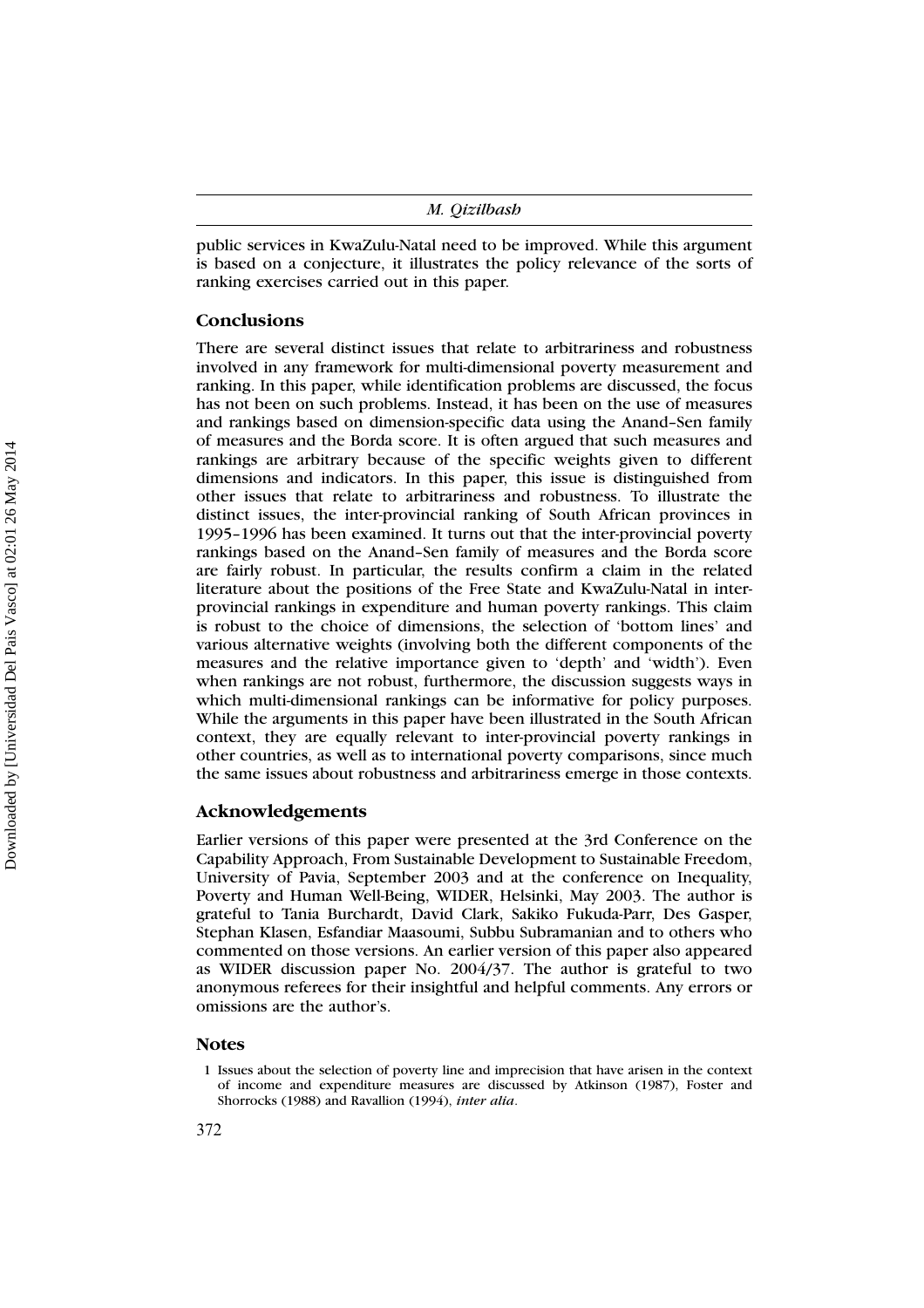- 3 Clark and Qizilbash (2002) use a similar methodology, except that they allow a person (household) to be 'core poor' if she (it) is poor on a 'core dimension', a dimension that is part of any way of specifying the notion of poverty. This methodology allows for horizontal vagueness.
- 4 Klasen does, nonetheless, test for sensitivity of the weighting scheme adopted and argues that his results — which focus on an unweighted average of indices — are robust to the choice of an alternative averaging scheme, which uses principal-component analysis. So Klasen does test for robustness at that level.
- 5 Dutta *et al*. (2003) discuss the relation between measures that use, and combine, dimension-specific 'aggregate' data and measures that begin with observations on individuals and households, and aggregate that information. They argue that measures that begin with aggregate data will very rarely lead to the same picture of poverty as those that begin with individual or household data.
- 6 It is important to clarify here that while the HPI is now thought of in terms of the specific indices that the UNDP have developed (HPI-1 for developing countries and HPI-2 for developed countries), in the relevant technical note in the UNDP's *Human Development Report 1997* Anand and Sen describe the equation that (in this paper) defines the Anand– Sen family of measures as "a more general definition of the human poverty index ... than that used in this Report'' (UNDP, 1997, p. 117).
- 7 Of course, there are other potential problems with such measures. Majumdar and Subramanian (2001) develop a measure that adjusts for inequality and apply their approach in the context of the interprovincial picture of poverty in India.
- 8 KwaZulu-Natal, nonetheless, has one of the highest *shares* of expenditure poverty, given its population size.
- 9 It might be argued that this paper does not consider every possible combination of weights, measures, etc. in checking for the robustness of a comparison or ranking. In the end, this is a matter of judgement. If a result survives in a wide range of plausible combinations  $-$  such as those that have been examined in this paper  $-$  my suggestion is that it can be judged to be robust.
- 10 This is not to say that any one of the dimensions relates *exclusively* to ends that are constitutive of a good life or means to achieving that life. Knowledge can, for example, be both a means and an end.
- 11 The figures used for unemployment in that paper are also different. In this paper, the standard figures for unemployment are used.
- 12 It is also easy to check that the use of these indicators does not affect the position of the two provinces when one uses the Borda score. As regards the results in the fourth section, in the case of sanitation — where there may be a case for preferring an index relating to toilet facilities — it can be easily checked that this result remains robust even if the 'bottom line' is 'softened' to allow those who use a bucket latrine as well as those who have no toilet as poor. This is so for values of  $\alpha = 1$ , 2 and 3 for the Anand–Sen family of measures as well as for the Borda score.
- 13 Throughout the paper I use 'Limpopo', which is the current name for the province previously known as the Northern Province.
- 14 Clark and Qizilbash (2002) use ''at least 5%'' as the crucial cut-off for a ''not insignificant'' proportion of the sample they are concerned with.
- 15 In Clark and Qizilbash's approach to dealing with 'horizontal vagueness', certain dimensions of poverty are classified as *core*. These are thought of as dimensions that are components of poverty, however the notion of poverty is specified. In their work neither energy use nor participation in the life of the community emerge as core. The exclusion of these two dimensions in the previous section to allow for concerns relating to horizontal vagueness is thus consistent with the results in that paper.

<sup>2</sup> There is a related literature about the measurement of multidimensional inequality, which includes Maasoumi (1986) and Atkinson and Bourguignon (1987).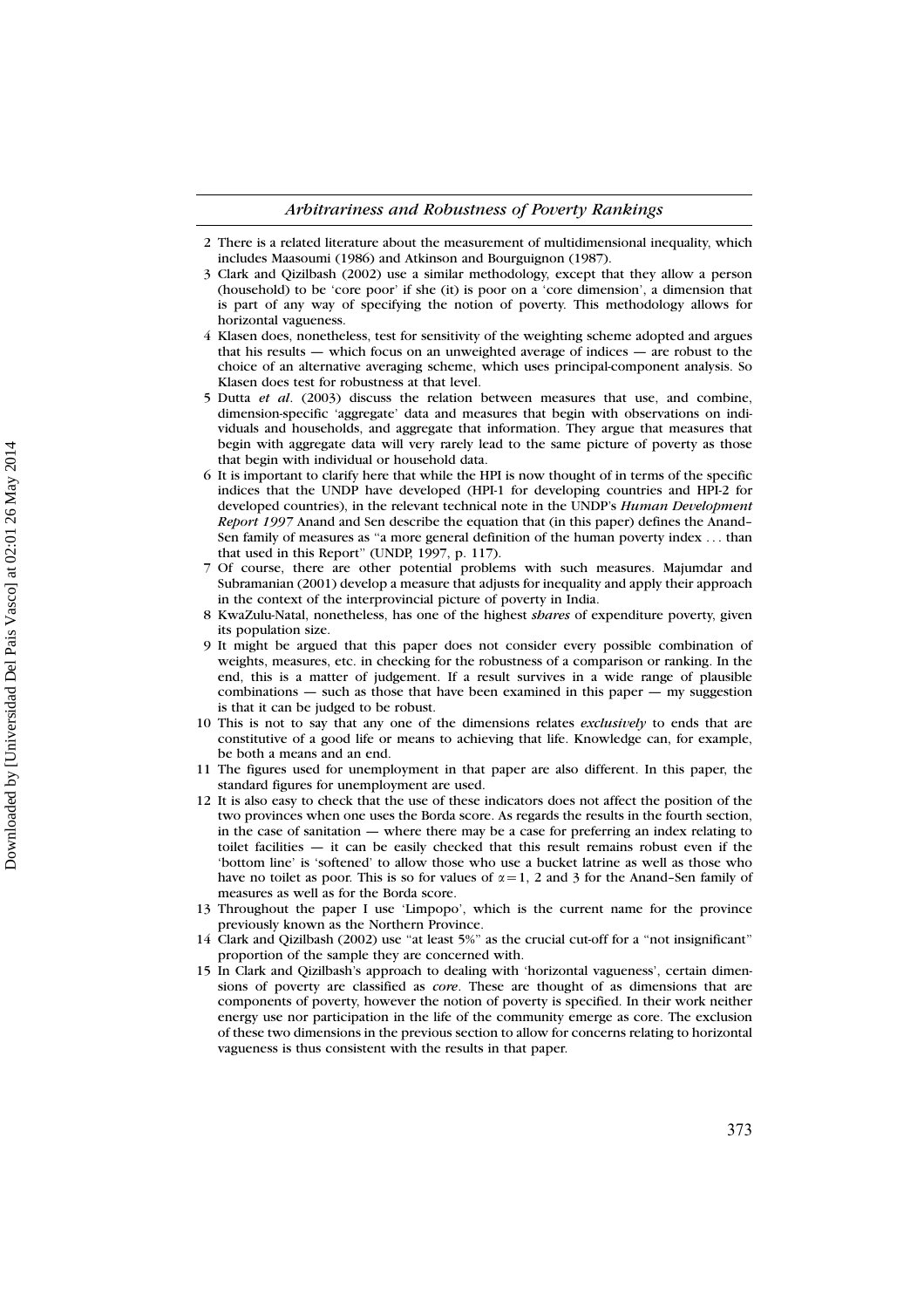#### **References**

Atkinson, A.B. (1987) 'On the measurement of poverty', *Econometrica*, 55, pp. 749–764.

- Atkinson, A.B. (2003) 'Multidimensional deprivation: contrasting social welfare and counting
- approaches', *Journal of Economic Inequality*, 1(1), pp. 51–65. Atkinson, A.B. and Bourguignon, F. (1987) 'The comparison of multidimensional distributions of economic status', *Review of Economic Studies*, 49, pp. 183–201.
- Bourguignon, F. and Chakravarty, S.R. (2002) 'Multi-dimensional poverty orderings', *Working Paper No. 2002-22*, DELTA, Paris.
- Bourguignon, F. and Chakravarty, S.R. (2003) 'The measurement of multidimensional poverty', *Journal of Economic Inequality*, 1(1), pp. 25–49.
- Brandolini, A. and d'Alessio, G. (2001) 'Measuring Poverty in the functioning space', paper presented at the *Conference on Justice and Poverty: Examining Sen's Capability Approach*, St Edmund's College, Cambridge, June.
- Cerioli, A. and Zani, S. (1990) 'A fuzzy approach to the measurement of poverty', in C. Dagum and M. Zenga (Eds.), *Income and Wealth Distribution, Inequality and Poverty*, Springer Verlag, Berlin.
- Cheli, B. and Lemmi, A. (1995) 'A ''totally'' fuzzy and relative approach to the measurement of poverty', *Economic Notes*, 24(1), pp. 115–134.
- Chiappero Martinetti, E. (1994) 'A new approach to the evaluation of well-being and poverty by fuzzy set theory', *Giornale Degli Economisti e Annali di Economia*, 53, pp. 367–388.
- Chiappero Martinetti, E. (1996) 'Standard of living evaluation based on Sen's approach: some methodological suggestions', *Notizie di Politeia*, 12(43–4), pp. 37–53.
- Chiappero Martinetti, E. (2000) 'A multi-dimensional assessment of well-being based on sen's functioning theory', *Rivista Internationale di Scienzie Sociali*, CVIII, pp. 207–231.
- Clark, D.A. (2002) *Visions of Development*, Edward Elgar, Cheltenham.
- Clark, D.A. and Qizilbash, M. (2002) 'Core poverty and extreme vulnerability in South Africa', *Discussion Paper no. 2002–3*, Economics Research Centre, University of East Anglia.
- Dasgupta, P.(1993) *An Inquiry into Well-Being and Destitution*, Oxford University Press, Oxford.
- Dutta, I., Pattanaik, P. and Xu, Y. (2003) 'On measurement of deprivation and the standard of living in a multi-dimensional framework on the basis of aggregate data', *Economica*, 70, pp. 197–221.
- Foster, J. and Shorrocks, A.F. (1988) 'Poverty orderings and welfare dominance', *Social Choice and Welfare*, 5, pp. 91–110.
- Hirschowitz, R., Orkin, M. and Alberts, P. (2000) 'Key baseline statistics for poverty measurement', in *Measuring Poverty in South Africa*, Statistics South Africa, Pretoria.
- Klasen, S. (1997) 'Poverty, inequality and deprivation in South Africa: an analysis of the 1993 SALDRU Survey', *Social Indicators Research*, 41, pp. 51–94.
- Klasen, S. (2000) 'Measuring poverty and deprivation in South Africa', *Review of Income and Wealth*, 46(1), pp. 51–94.
- Leibbrandt, M. and Woolard, I. (1999) 'A comparison of poverty in South Africa's nine provinces', *Development Southern Africa*, 16(1), pp. 37–54.
- Lelli, S. (2001) 'Factor analysis vs. fuzzy sets theory: assessing the influence of different techniques on Sen's functioning approach', paper presented at the *Conference on Justice and Poverty: Examining Sen's Capability Approach*, St Edmund's College, Cambridge, June.

Majumdar, M. and Subramanian, S. (2001) 'Capability failure and group disparities: some evidence from India for the 1980s', *Journal of Development Studies*, 37(5), pp. 104–140.

Maasoumi, E. (1986) 'The measurement and decomposition of multidimensional inequality', *Econometrica*, 54(4), pp. 991–997.

Ngwane, A., Yadavalli, A. and Steffens, F. (2001) 'Poverty in South Africa — a statistical analysis', *Development Southern Africa*, 18(2), pp. 201–213.

Qizilbash, M. (1997) 'Pluralism and well-being indices', *World Development*, 25(12), pp. 2009–2026.

Qizilbash, M. (2002) 'A note on the measurement of poverty and vulnerability in the South African context', *Journal of International Development*, 14, pp. 757–772.